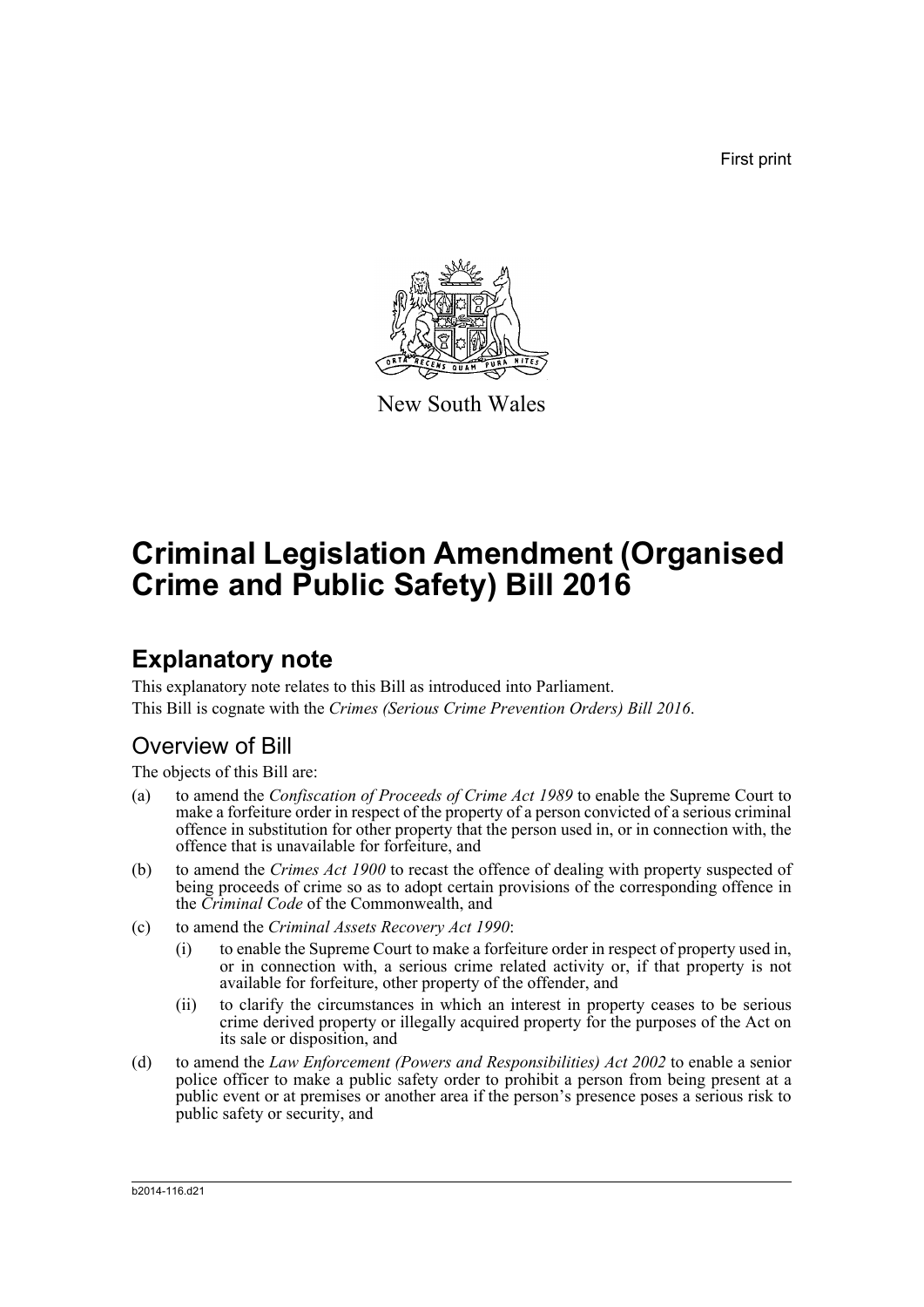(e) to make consequential amendments to the *Criminal Procedure Act 1986*.

## Outline of provisions

**Clause 1** sets out the name (also called the short title) of the proposed Act.

**Clause 2** provides for the commencement of the proposed Act on a day or days to be appointed by proclamation.

### **Schedule 1 Amendment of Confiscation of Proceeds of Crime Act 1989 No 90**

**Schedule 1** enables the Supreme Court to make a substituted tainted property declaration in respect of property of a person convicted of a serious criminal offence in cases where other property was used by the offender in, or in connection with, the offence and that other property is not available for forfeiture. The declaration will enable the substituted property to be dealt with under the Act (including for the purposes of forfeiture) as the tainted property instead of the property used in, or in connection with, the serious criminal offence. The Schedule also makes other consequential amendments.

## **Schedule 2 Amendment of Crimes Act 1900 No 40**

**Schedule 2** substitutes the offence of dealing with property suspected of being proceeds of crime. In particular, the provisions to be inserted:

- (a) provide for a maximum penalty for the offence of imprisonment for 3 years (if the property concerned is valued under \$100,000) and imprisonment for 5 years (if the property concerned is valued at \$100,000 or more), and
- (b) provide for a non-exhaustive list of conduct and circumstances that can constitute reasonable grounds to suspect that property is the proceeds of crime, and
- (c) allow several contraventions of Part 4AC of the *Crimes Act 1900* to be combined in a single charge, and
- (d) allow the offence to be the subject of an alternative verdict in a trial for an offence against section 193B (Money laundering) of the *Crimes Act 1900*.

## **Schedule 3 Amendment of Criminal Assets Recovery Act 1990 No 23**

### **Schedule 3**:

- (a) enables the Supreme Court to make a forfeiture order in respect of property (*serious crime use property*) used in, or in connection with, a serious crime related activity, and
- (b) enables the Supreme Court to make a substituted serious crime use property declaration in respect of the property of a person who engaged in serious crime related activity involving serious crime use property if that property is unavailable for forfeiture, and
- (c) requires half of the proceeds of forfeiture orders made in respect of serious crime use property (or substituted serious crime use property) to be paid to the credit of the Victims Support Fund under the *Victims Rights and Support Act 2013*, and
- (d) ensures that no provision is made by the Supreme Court in connection with a restraining order for the payment of legal expenses in relation to a particular interest in property if the Supreme Court is satisfied that the interest is an available interest relating to serious crime use property or the interest is the subject of an application for a substituted serious crime use property declaration, and
- (e) makes it clear that an interest in property does not cease to be serious crime derived property or illegally acquired property for the purposes of the Act if it is sold or disposed of pursuant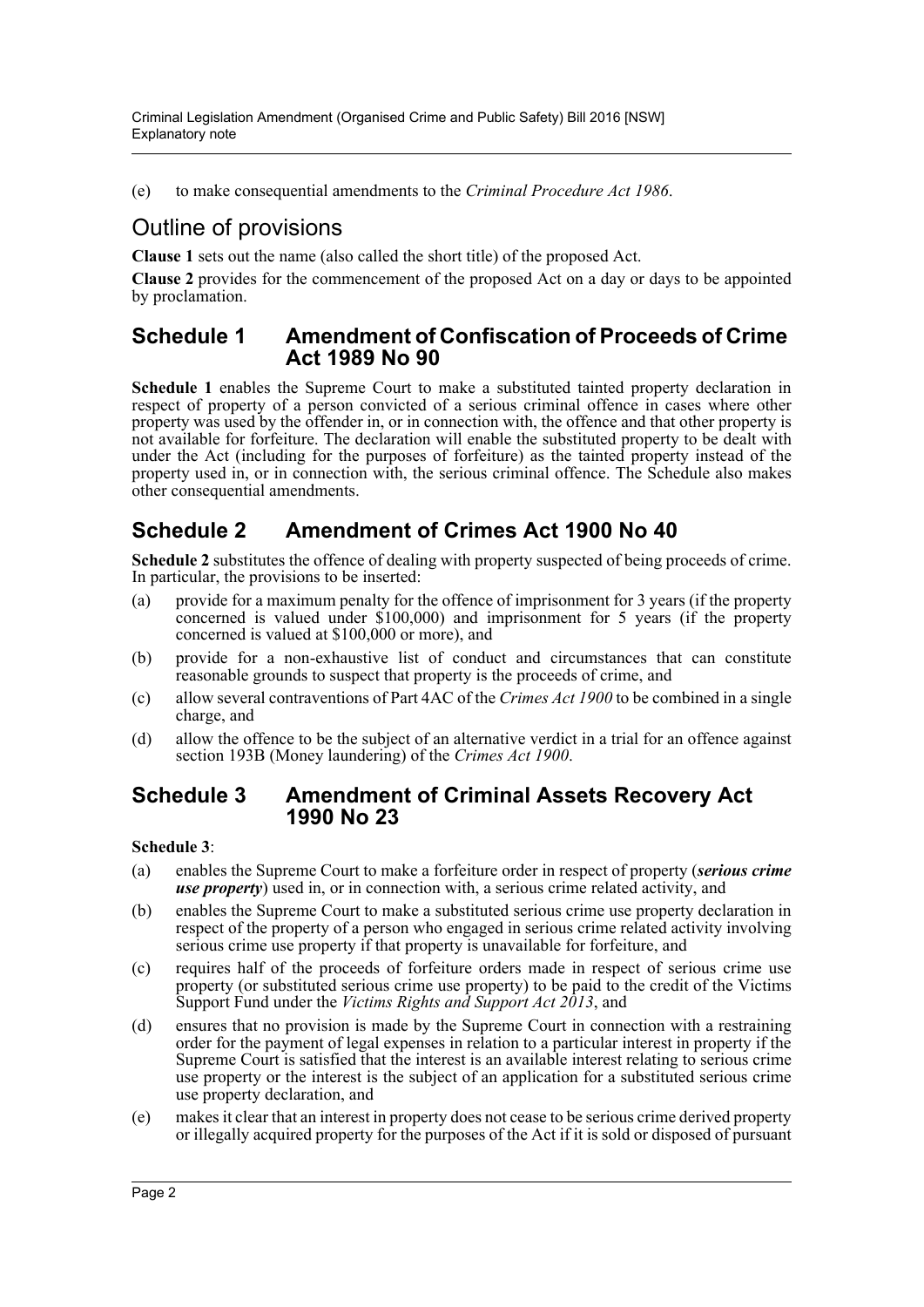to an order of the Supreme Court that does not expressly provide for it to cease to be serious crime derived property or illegally acquired property on its sale or disposition.

## **Schedule 4 Amendment of Criminal Procedure Act 1986 No 209**

**Schedule 4** enables the following indictable offences to be dealt with summarily in certain cases:

- (a) an offence under section 193C of the *Crimes Act 1900* (as substituted by the proposed Act),
- (b) an offence under section 87ZA of the *Law Enforcement (Powers and Responsibilities) Act 2002* (as inserted by the proposed Act).

### **Schedule 5 Amendment of Law Enforcement (Powers and Responsibilities) Act 2002 No 103**

**Schedule 5** enables a senior police officer to make public safety orders to prohibit a person from being present at a public event or at premises or another area if the person's presence poses a serious risk to public safety or security. In particular, the provisions to be inserted:

- (a) specify the circumstances in which such orders may, or may not, be made, and
- (b) place limits on the content and duration of public safety orders, and
- (c) provide for service and notification requirements with respect to public safety orders, and
- (d) enable a police officer to search and enter premises, and stop and search vehicles, if the officer suspects on reasonable grounds that a person to whom a public safety order applies is within the premises to which the order applies, and
- (e) enable a person to whom a public safety order applies to appeal on the merits to the Supreme Court against the order (or a variation of the order) if the order is (or is to be) in force for a period exceeding 72 hours, and
- (f) make it an offence punishable by a maximum penalty of imprisonment for 5 years for a person to whom a public safety order applies not to comply with the order.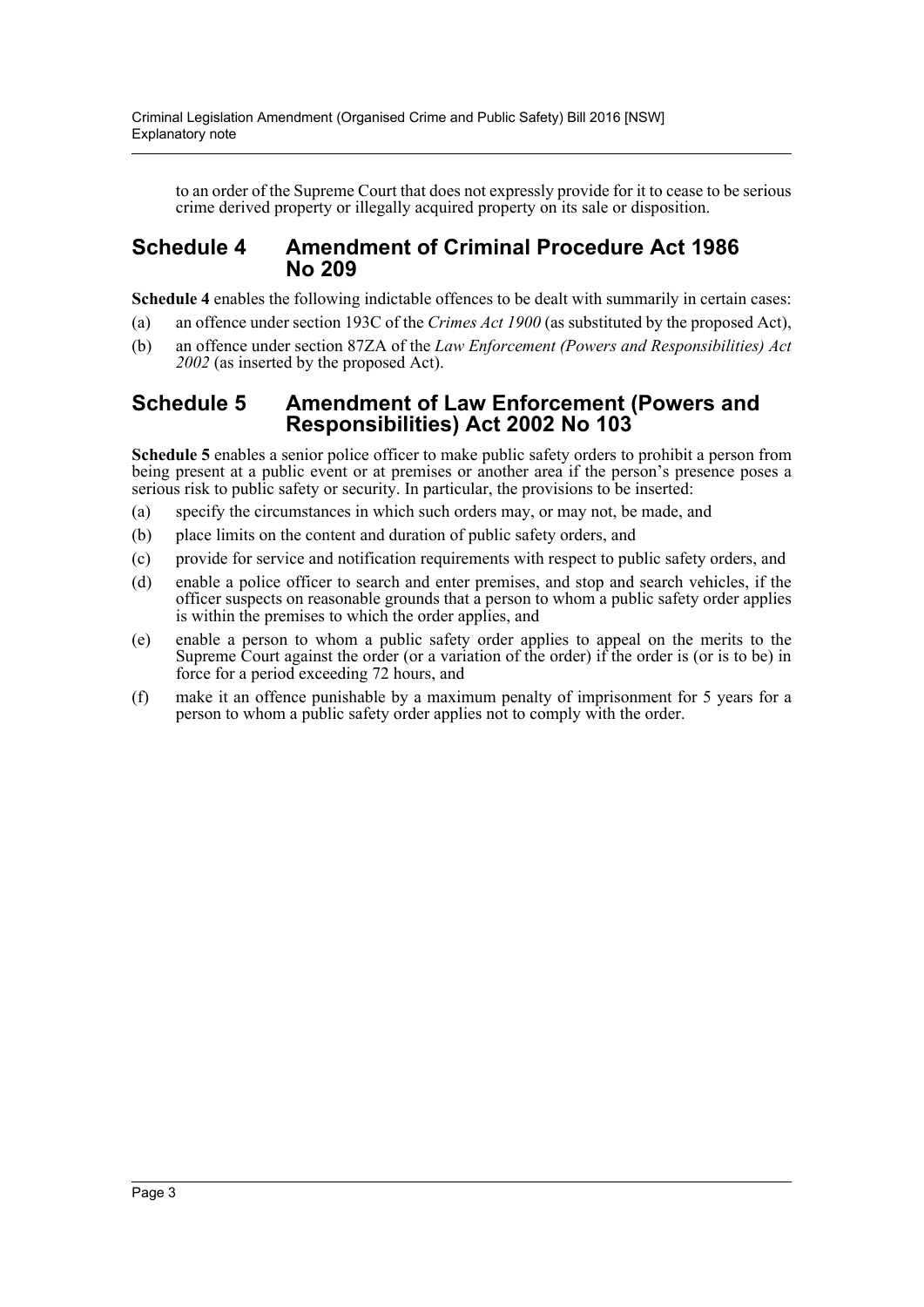First print



New South Wales

# **Criminal Legislation Amendment (Organised Crime and Public Safety) Bill 2016**

# **Contents**

|                   |                                                                                             | Page           |
|-------------------|---------------------------------------------------------------------------------------------|----------------|
|                   | Name of Act                                                                                 | $\overline{2}$ |
|                   | Commencement                                                                                | 2              |
| <b>Schedule 1</b> | Amendment of Confiscation of Proceeds of Crime Act 1989 No 90                               | 3              |
| <b>Schedule 2</b> | Amendment of Crimes Act 1900 No 40                                                          | 6              |
| Schedule 3        | <b>Amendment of Criminal Assets Recovery Act 1990 No 23</b>                                 | 8              |
| Schedule 4        | Amendment of Criminal Procedure Act 1986 No 209                                             | 12             |
| Schedule 5        | <b>Amendment of Law Enforcement (Powers and Responsibilities) Act</b><br><b>2002 No 103</b> | 13             |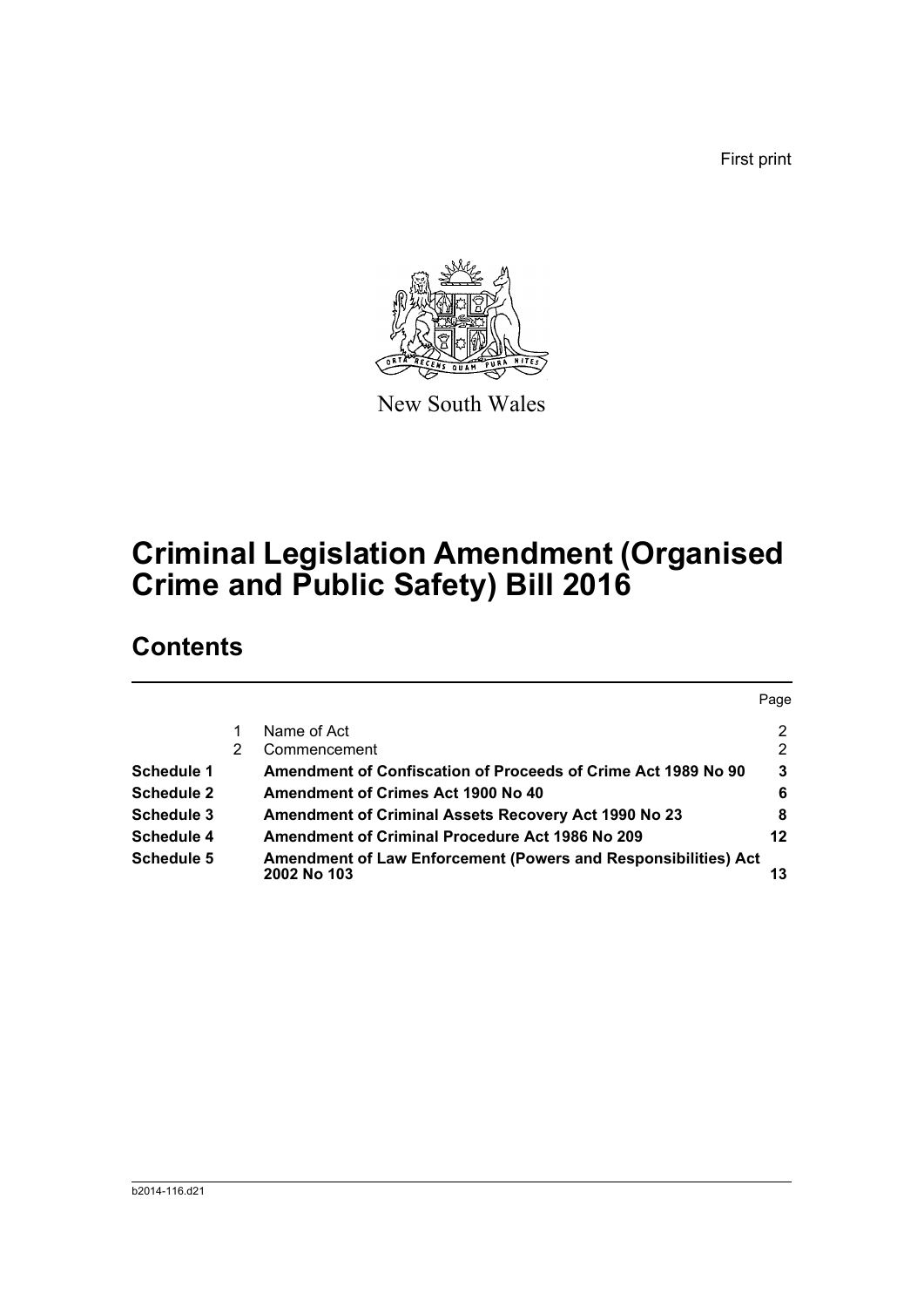

New South Wales

# **Criminal Legislation Amendment (Organised Crime and Public Safety) Bill 2016**

No , 2016

## **A Bill for**

An Act to amend certain Acts to make further provision with respect to organised crime and public safety.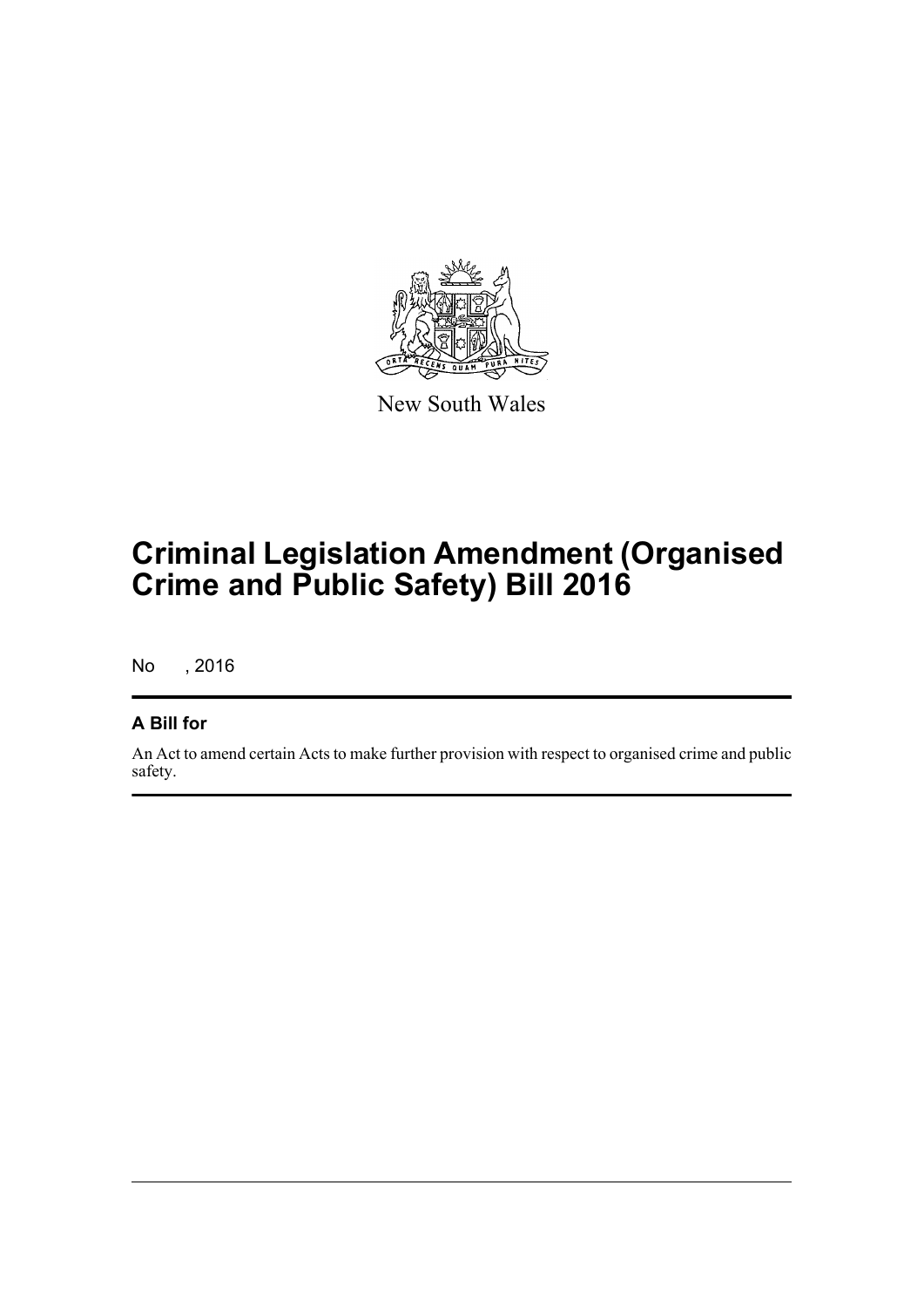<span id="page-5-1"></span><span id="page-5-0"></span>

| $\overline{c}$      |
|---------------------|
| 3<br>$\overline{4}$ |
| 5                   |
| 6                   |
|                     |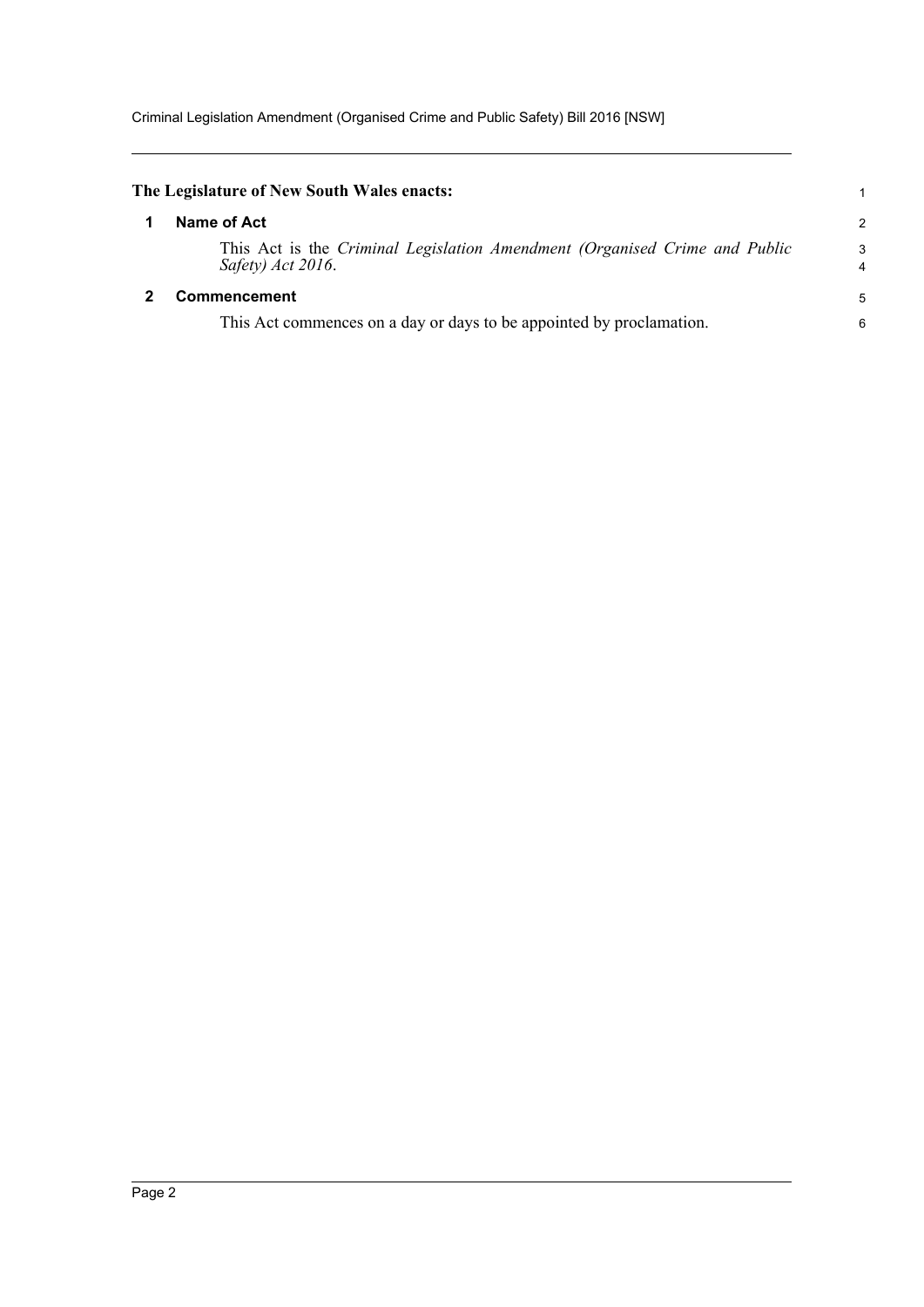<span id="page-6-0"></span>

|       | <b>Schedule 1</b>        |                   |                                    | <b>Amendment of Confiscation of Proceeds of Crime</b><br><b>Act 1989 No 90</b>                                                                                                                                                                                                                                                          | $\mathbf{1}$<br>$\overline{c}$ |  |
|-------|--------------------------|-------------------|------------------------------------|-----------------------------------------------------------------------------------------------------------------------------------------------------------------------------------------------------------------------------------------------------------------------------------------------------------------------------------------|--------------------------------|--|
| [1]   |                          |                   | <b>Section 3 Principal objects</b> |                                                                                                                                                                                                                                                                                                                                         | 3                              |  |
|       |                          |                   |                                    | Insert "or substitutable tainted property" after "offences" in section 3 (b).                                                                                                                                                                                                                                                           | $\overline{\mathbf{4}}$        |  |
| $[2]$ |                          |                   | <b>Section 4 Definitions</b>       |                                                                                                                                                                                                                                                                                                                                         | 5                              |  |
|       |                          |                   |                                    | Omit paragraph (b) (iii) from the definition of <i>appropriate court</i> in section $4(1)$ .                                                                                                                                                                                                                                            | 6                              |  |
|       |                          | Insert instead:   |                                    |                                                                                                                                                                                                                                                                                                                                         | 7                              |  |
|       |                          |                   | (iii)                              | a substituted tainted property declaration against a person<br>convicted of a serious offence, or                                                                                                                                                                                                                                       | 8<br>9                         |  |
|       |                          |                   | (iii)                              | an application for such a forfeiture order, pecuniary penalty order<br>or substituted tainted property declaration, or                                                                                                                                                                                                                  | 10<br>11                       |  |
| $[3]$ |                          | Section 4 (1)     |                                    |                                                                                                                                                                                                                                                                                                                                         | 12                             |  |
|       |                          |                   | Insert in alphabetical order:      |                                                                                                                                                                                                                                                                                                                                         | 13                             |  |
|       |                          |                   |                                    | substitutable tainted property means any property or any interest in property<br>that is capable of being the subject of a substituted tainted property declaration<br>in relation to the serious offence concerned.                                                                                                                    | 14<br>15<br>16                 |  |
|       |                          |                   |                                    | substituted tainted property declaration means a declaration under section 33.                                                                                                                                                                                                                                                          | 17                             |  |
| [4]   |                          |                   |                                    | Section 13 Applications for confiscation orders                                                                                                                                                                                                                                                                                         | 18                             |  |
|       |                          |                   |                                    | Insert "or substitutable tainted property" after "tainted property" wherever occurring in<br>section 13 (1) (a), (2) (a) and (6) (a).                                                                                                                                                                                                   | 19<br>20                       |  |
| [5]   | Part 2, Division 5       |                   |                                    |                                                                                                                                                                                                                                                                                                                                         |                                |  |
|       | Insert after Division 4: |                   |                                    |                                                                                                                                                                                                                                                                                                                                         |                                |  |
|       |                          | <b>Division 5</b> |                                    | <b>Substituted tainted property declarations</b>                                                                                                                                                                                                                                                                                        | 23                             |  |
|       | 33                       |                   |                                    | Substituted tainted property declaration                                                                                                                                                                                                                                                                                                | 24                             |  |
|       |                          | (1)               |                                    | An appropriate officer may apply to an appropriate court for a substituted<br>tainted property declaration against a person.                                                                                                                                                                                                            | 25<br>26                       |  |
|       |                          | (2)               |                                    | A substituted tainted property declaration is a declaration to the effect that<br>property or an interest in property (or a combination of these) of a person who<br>has been convicted of a serious offence is available for forfeiture instead of<br>tainted property used in, or in connection with, the commission of that offence. | 27<br>28<br>29<br>30           |  |
|       |                          | (3)               |                                    | Any application for a substituted tainted property declaration may be made:                                                                                                                                                                                                                                                             | 31                             |  |
|       |                          |                   | (a)<br>order, or                   | in conjunction with an application for a restraining order or forfeiture                                                                                                                                                                                                                                                                | 32<br>33                       |  |
|       |                          |                   | (b)                                | at any other time.                                                                                                                                                                                                                                                                                                                      | 34                             |  |
|       |                          | (4)               | person:                            | If an appropriate officer applies for a substituted tainted property declaration<br>in respect of a property or interest in property (or a combination of these) of a                                                                                                                                                                   | 35<br>36<br>37                 |  |
|       |                          |                   | (a)<br>and                         | the appropriate officer must give written notice of the application to the<br>person and to any other person the appropriate officer has reason to<br>believe may have an interest in the property or properties concerned,                                                                                                             | 38<br>39<br>40<br>41           |  |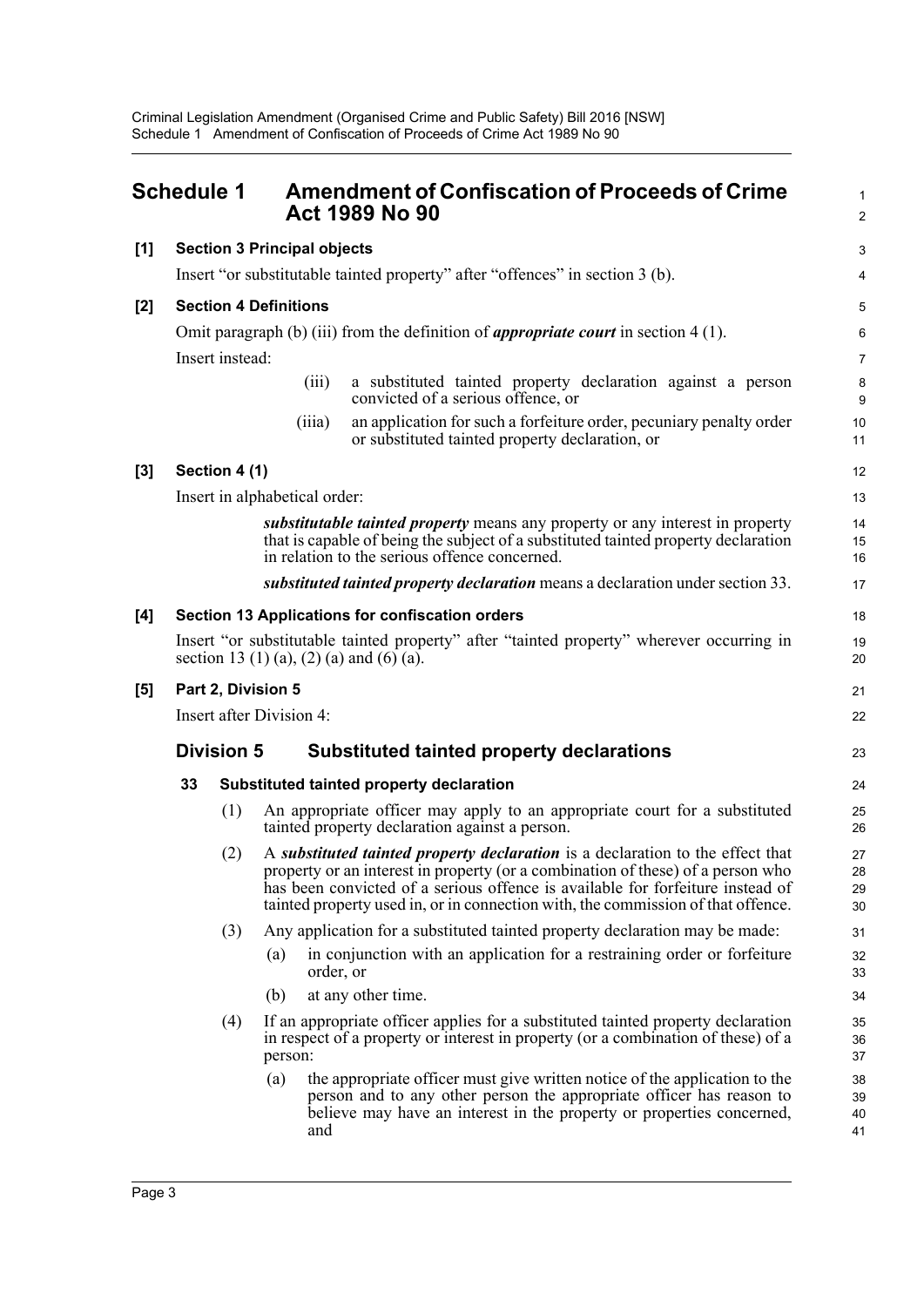|       |                               | (b)          | the person, and any other person who claims an interest in the property<br>or properties concerned, may appear and adduce evidence at the hearing<br>of the application, and                                                                                                                                                                                                                                                                                                                | $\mathbf{1}$<br>$\overline{c}$<br>$\mathsf 3$                          |
|-------|-------------------------------|--------------|---------------------------------------------------------------------------------------------------------------------------------------------------------------------------------------------------------------------------------------------------------------------------------------------------------------------------------------------------------------------------------------------------------------------------------------------------------------------------------------------|------------------------------------------------------------------------|
|       |                               | (c)          | the court may, at any time before the final determination of the<br>application, direct the appropriate officer to give or publish notice of the<br>application to a specified person or class of persons, in the manner and<br>within the time that the court considers appropriate.                                                                                                                                                                                                       | $\overline{\mathbf{4}}$<br>$\overline{5}$<br>$\,6\,$<br>$\overline{7}$ |
|       | (5)                           |              | The court must make a substituted tainted property declaration against a<br>person if the court is satisfied that:                                                                                                                                                                                                                                                                                                                                                                          | 8<br>9                                                                 |
|       |                               | (a)          | the person has been convicted of a serious offence, and                                                                                                                                                                                                                                                                                                                                                                                                                                     | 10                                                                     |
|       |                               | (b)          | particular property became tainted property because it was used in, or in<br>connection with, the commission of the serious offence, and                                                                                                                                                                                                                                                                                                                                                    | 11<br>12                                                               |
|       |                               | (c)          | the tainted property is not available for forfeiture because:                                                                                                                                                                                                                                                                                                                                                                                                                               | 13                                                                     |
|       |                               |              | the person does not own, and does not have effective control of,<br>(i)<br>the property, or                                                                                                                                                                                                                                                                                                                                                                                                 | 14<br>15                                                               |
|       |                               |              | the property has been sold or otherwise disposed of or cannot be<br>(ii)<br>found for any other reason.                                                                                                                                                                                                                                                                                                                                                                                     | 16<br>17                                                               |
|       | (6)                           | court is to: | When making a substituted tainted property declaration against a person, the                                                                                                                                                                                                                                                                                                                                                                                                                | 18<br>19                                                               |
|       |                               | (a)          | assess the value of the tainted property and specify its value in the<br>declaration, and                                                                                                                                                                                                                                                                                                                                                                                                   | 20<br>21                                                               |
|       |                               | (b)          | specify property or an interest in property (or combination of these) of<br>the person that the court considers to be available for forfeiture instead<br>of the tainted property.                                                                                                                                                                                                                                                                                                          | 22<br>23<br>24                                                         |
|       | (7)                           |              | The value of the tainted property is to be assessed for the purposes of<br>subsection $(6)$ (a) by reference to its value at the time of the commission of the<br>serious offence concerned.                                                                                                                                                                                                                                                                                                | 25<br>26<br>27                                                         |
|       | (8)                           |              | Property or an interest in property (or a combination of these) specified for the<br>purposes of subsection $(6)$ (b):                                                                                                                                                                                                                                                                                                                                                                      | 28<br>29                                                               |
|       |                               | (a)          | must not have a value (or a total combined value) that is greater than the<br>value of the tainted property, and                                                                                                                                                                                                                                                                                                                                                                            | 30<br>31                                                               |
|       |                               | (b)          | if it is practicable to do so, must be in relation to property of the same<br>kind as the tainted property.                                                                                                                                                                                                                                                                                                                                                                                 | 32<br>33                                                               |
|       | (9)                           |              | If the court makes a substituted tainted property declaration, the property or<br>interest in property (or combination of properties or interests) specified in the<br>declaration as being available for forfeiture is to be treated as being the tainted<br>property for the purposes of this Act (including in connection with the making<br>of forfeiture orders) in relation to the serious offence concerned instead of the<br>tainted property that is not available for forfeiture. | 34<br>35<br>36<br>37<br>38<br>39                                       |
| [6]   | <b>Section 35 Definitions</b> |              |                                                                                                                                                                                                                                                                                                                                                                                                                                                                                             | 40                                                                     |
|       |                               |              | Insert after paragraph (a) of the definition of <i>tainted property</i> in section $35(1)$ :                                                                                                                                                                                                                                                                                                                                                                                                | 41                                                                     |
|       |                               | (a1)         | is, by reason of a declaration or other order of a court of another State,<br>to be treated under the law of that State as being property to which an<br>interstate forfeiture order can apply in substitution for property of the<br>kind referred to in paragraph (a), or                                                                                                                                                                                                                 | 42<br>43<br>44<br>45                                                   |
| $[7]$ |                               |              | <b>Section 42B Applications for freezing notices</b>                                                                                                                                                                                                                                                                                                                                                                                                                                        | 46                                                                     |
|       |                               |              | Insert "or substitutable tainted property" after "tainted property" in section 42B (1) (b).                                                                                                                                                                                                                                                                                                                                                                                                 | 47                                                                     |
|       |                               |              |                                                                                                                                                                                                                                                                                                                                                                                                                                                                                             |                                                                        |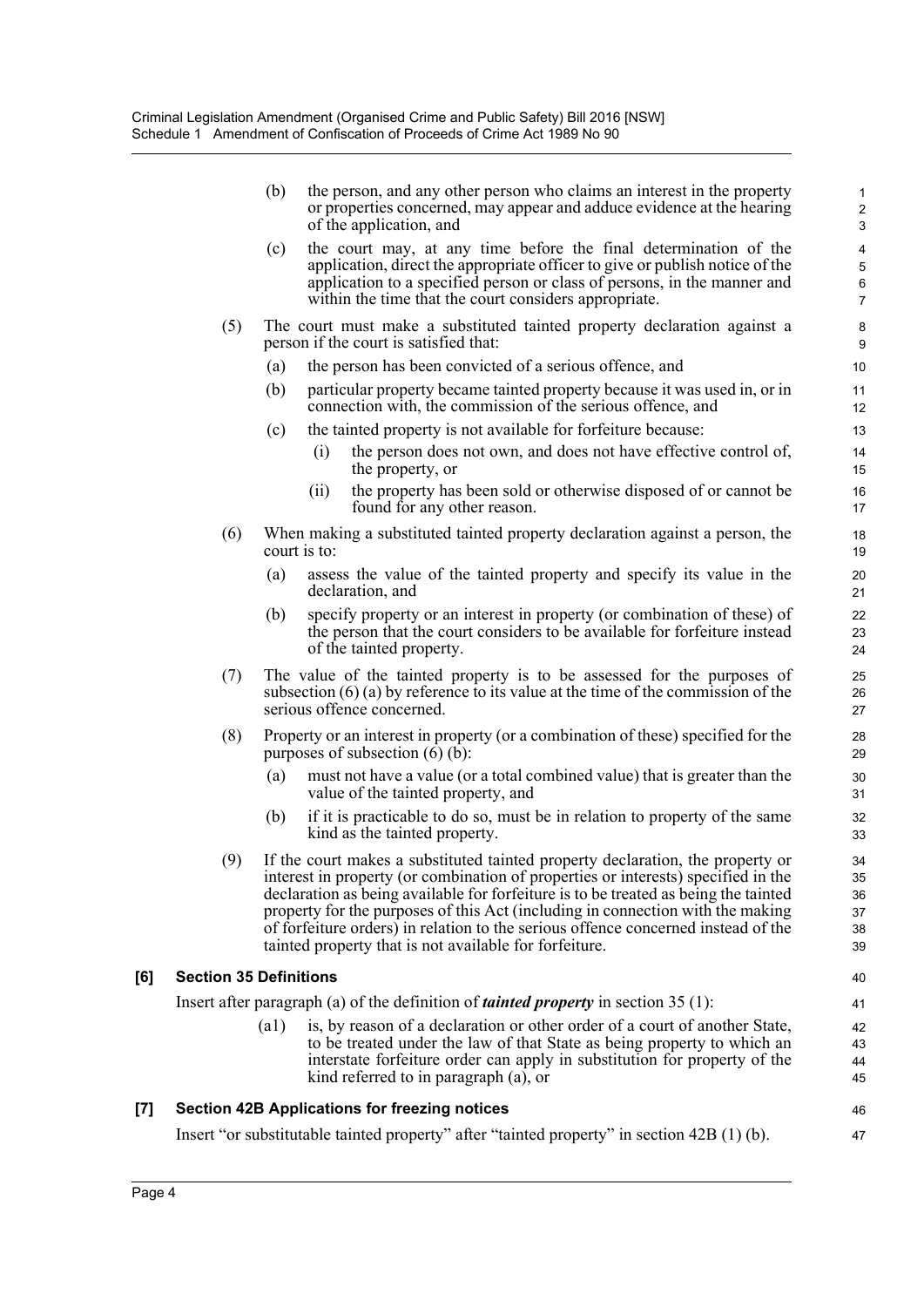Criminal Legislation Amendment (Organised Crime and Public Safety) Bill 2016 [NSW] Schedule 1 Amendment of Confiscation of Proceeds of Crime Act 1989 No 90

| [8]    |                   | Section 42C Issue of freezing notices                                                                                                                                                                                                                       | $\mathbf{1}$         |
|--------|-------------------|-------------------------------------------------------------------------------------------------------------------------------------------------------------------------------------------------------------------------------------------------------------|----------------------|
|        |                   | Insert "or substitutable tainted property" after "tainted property" in section $42C(2)$ (d) (i).                                                                                                                                                            | $\overline{c}$       |
| [9]    |                   | Section 42L Confirmation of freezing notices                                                                                                                                                                                                                | 3                    |
|        |                   | Insert "or substitutable tainted property" after "tainted property" in section $42L(3)(a)$ .                                                                                                                                                                | $\overline{4}$       |
| [10]   |                   | <b>Section 43 Restraining orders</b>                                                                                                                                                                                                                        | 5                    |
|        |                   | Insert "or substitutable tainted property" after "tainted property" in section 43 (2) (a) (ii).                                                                                                                                                             | 6                    |
| $[11]$ |                   | Schedule 1 Savings, transitional and other provisions                                                                                                                                                                                                       | $\overline{7}$       |
|        |                   | Insert at the end of clause $2(1)$ :                                                                                                                                                                                                                        | 8                    |
|        |                   | any other Act that amends this Act                                                                                                                                                                                                                          | 9                    |
| $[12]$ |                   | Schedule 1, clause 2 (3)                                                                                                                                                                                                                                    | 10                   |
|        |                   | Omit "in the Gazette". Insert instead "on the NSW legislation website".                                                                                                                                                                                     | 11                   |
| $[13]$ | <b>Schedule 1</b> |                                                                                                                                                                                                                                                             | 12                   |
|        |                   | Insert at the end of the Schedule with appropriate Part and clause numbering:                                                                                                                                                                               | 13                   |
|        | <b>Part</b>       | <b>Provision consequent on enactment of Criminal</b>                                                                                                                                                                                                        | 14                   |
|        |                   | <b>Legislation Amendment (Organised Crime and</b>                                                                                                                                                                                                           | 15                   |
|        |                   | <b>Public Safety) Act 2016</b>                                                                                                                                                                                                                              | 16                   |
|        |                   | <b>Application of amendments</b>                                                                                                                                                                                                                            | 17                   |
|        |                   | An amendment made by the Criminal Legislation Amendment (Organised<br><i>Crime and Public Safety) Act 2016</i> applies only in relation to a serious offence<br>or serious drug offence that is committed on or after the commencement of the<br>amendment. | 18<br>19<br>20<br>21 |
|        |                   |                                                                                                                                                                                                                                                             |                      |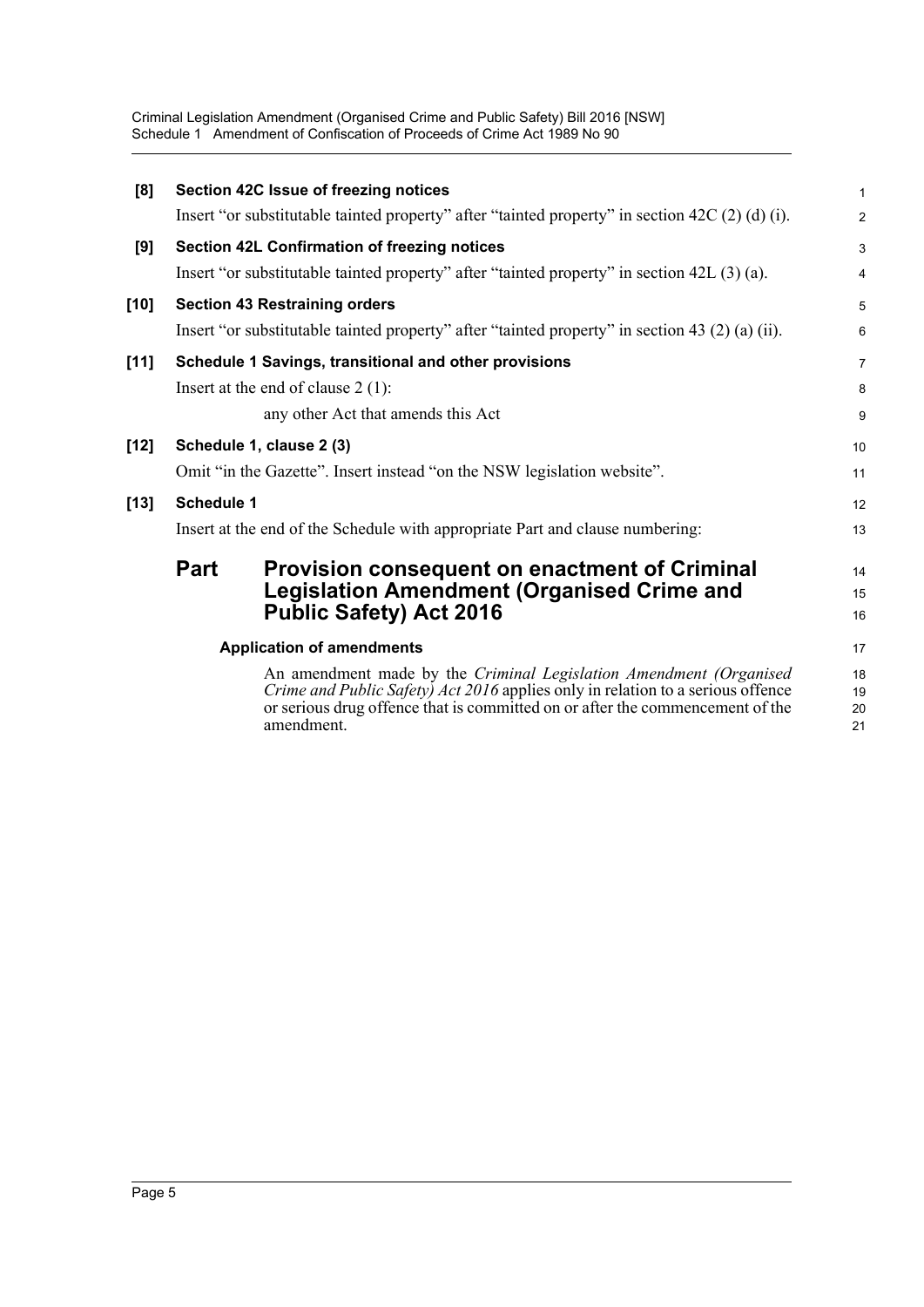<span id="page-9-0"></span>

| <b>Schedule 2</b> |                     |     | <b>Amendment of Crimes Act 1900 No 40</b>                                                                                                                                                                                                                                                  | 1                      |
|-------------------|---------------------|-----|--------------------------------------------------------------------------------------------------------------------------------------------------------------------------------------------------------------------------------------------------------------------------------------------|------------------------|
| [1]               | <b>Section 193C</b> |     |                                                                                                                                                                                                                                                                                            | $\overline{c}$         |
|                   |                     |     | Omit the section. Insert instead:                                                                                                                                                                                                                                                          | 3                      |
|                   | 193C                |     | Dealing with property suspected of being proceeds of crime                                                                                                                                                                                                                                 | 4                      |
|                   |                     | (1) | A person is guilty of an offence if:                                                                                                                                                                                                                                                       | $\overline{5}$         |
|                   |                     |     | the person deals with property, and<br>(a)                                                                                                                                                                                                                                                 | 6                      |
|                   |                     |     | there are reasonable grounds to suspect that the property is proceeds of<br>(b)<br>crime, and                                                                                                                                                                                              | $\overline{7}$<br>8    |
|                   |                     |     | at the time of the dealing, the value of the property is \$100,000 or more.<br>(c)<br>Maximum penalty: Imprisonment for 5 years.                                                                                                                                                           | $\boldsymbol{9}$<br>10 |
|                   |                     | (2) | A person is guilty of an offence if:                                                                                                                                                                                                                                                       | 11                     |
|                   |                     |     | the person deals with property, and<br>(a)                                                                                                                                                                                                                                                 | 12                     |
|                   |                     |     | there are reasonable grounds to suspect that the property is proceeds of<br>(b)<br>crime, and                                                                                                                                                                                              | 13<br>14               |
|                   |                     |     | at the time of the dealing, the value of the property is less than \$100,000.<br>(c)                                                                                                                                                                                                       | 15                     |
|                   |                     |     | Maximum penalty: Imprisonment for 3 years.                                                                                                                                                                                                                                                 | 16                     |
|                   |                     | (3) | Without limiting subsection $(1)$ (b) or $(2)$ (b), there are reasonable grounds to<br>suspect that property is proceeds of crime in each of the following<br>circumstances:                                                                                                               | 17<br>18<br>19         |
|                   |                     |     | in the case of subsection $(1)$ $(a)$ —the dealing involves a number of<br>(a)<br>transactions that are structured or arranged to avoid the reporting<br>requirements of the Financial Transaction Reports Act 1988 of the<br>Commonwealth that would otherwise apply to the transactions, | 20<br>21<br>22<br>23   |
|                   |                     |     | the dealing involves a number of transactions that are structured or<br>(b)<br>arranged to avoid the reporting requirements of the Anti-Money<br>Laundering and Counter-Terrorism Financing Act 2006 of the<br>Commonwealth that would otherwise apply to the transactions,                | 24<br>25<br>26<br>27   |
|                   |                     |     | the dealing involves using one or more accounts held with authorised<br>(c)<br>deposit-taking institutions in false names,                                                                                                                                                                 | 28<br>29               |
|                   |                     |     | the dealing amounts to an offence against section 139, 140 or 141 of the<br>(d)<br>Anti-Money Laundering and Counter-Terrorism Financing Act 2006 of<br>the Commonwealth,                                                                                                                  | 30<br>31<br>32         |
|                   |                     |     | the value of the property involved in the dealing is, in the opinion of the<br>(e)<br>trier of fact, grossly out of proportion to the defendant's income and<br>expenditure over a reasonable period within which the dealing occurs,                                                      | 33<br>34<br>35         |
|                   |                     |     | the dealing involves a significant cash transaction (within the meaning<br>(f)<br>of the Financial Transaction Reports Act 1988 of the Commonwealth)<br>and the defendant:                                                                                                                 | 36<br>37<br>38         |
|                   |                     |     | (i)<br>has contravened the defendant's obligations under that Act<br>relating to reporting the transaction, or                                                                                                                                                                             | 39<br>40               |
|                   |                     |     | has given false or misleading information in purported<br>(ii)<br>compliance with those obligations,                                                                                                                                                                                       | 41<br>42               |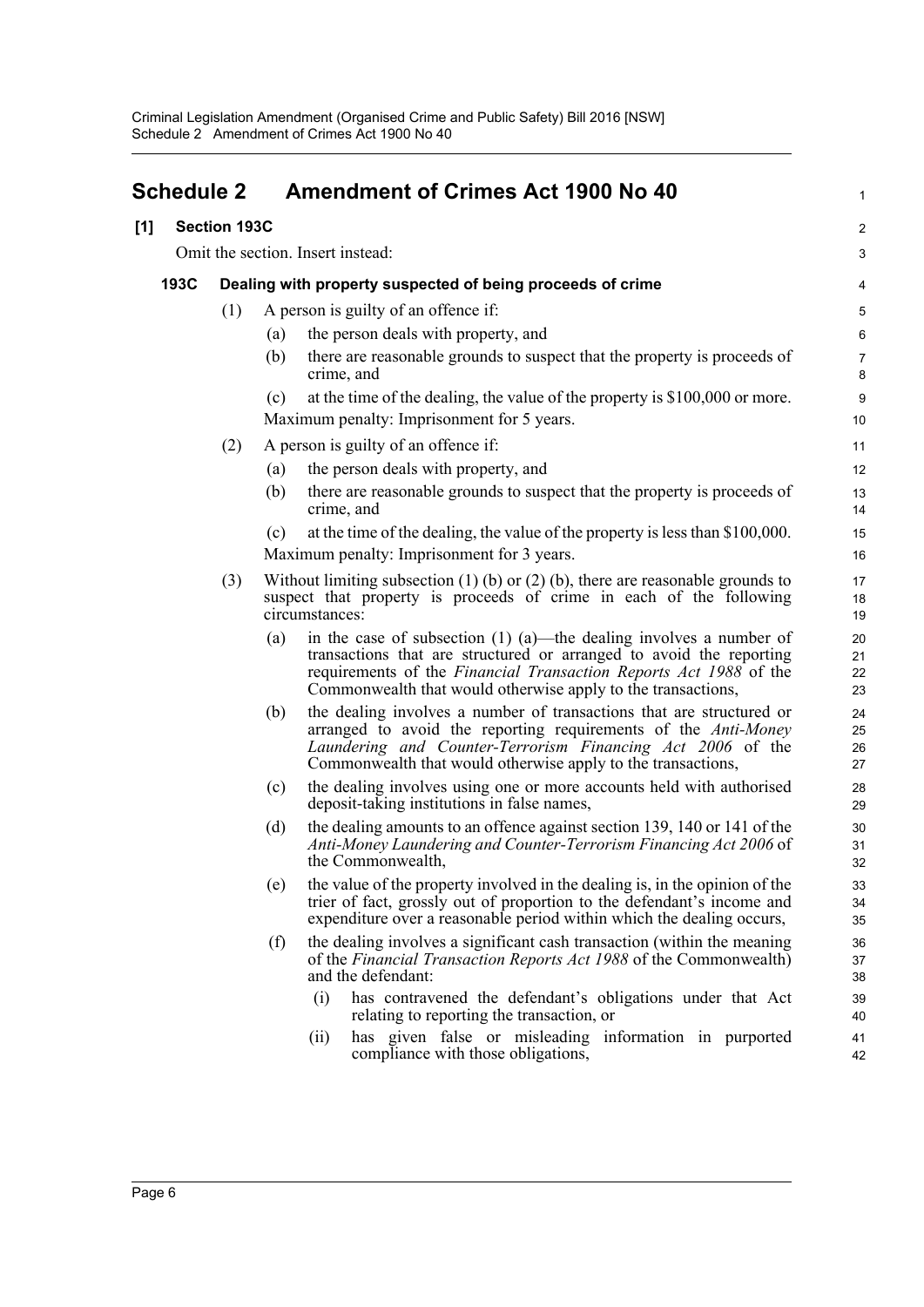|     |                            |      | (g)                                      | the dealing involves a threshold transaction (within the meaning of the<br>Anti-Money Laundering and Counter-Terrorism Financing Act 2006 of<br>the Commonwealth) and the defendant:                                                                                                                                                                                                                    | $\mathbf{1}$<br>$\boldsymbol{2}$<br>3 |
|-----|----------------------------|------|------------------------------------------|---------------------------------------------------------------------------------------------------------------------------------------------------------------------------------------------------------------------------------------------------------------------------------------------------------------------------------------------------------------------------------------------------------|---------------------------------------|
|     |                            |      | (i)                                      | has contravened the defendant's obligations under that Act<br>relating to reporting the transaction, or                                                                                                                                                                                                                                                                                                 | 4<br>5                                |
|     |                            |      | (11)                                     | has given false or misleading information in purported<br>compliance with those obligations,                                                                                                                                                                                                                                                                                                            | 6<br>$\overline{7}$                   |
|     |                            |      | (h)                                      | the defendant:                                                                                                                                                                                                                                                                                                                                                                                          | 8                                     |
|     |                            |      | (i)                                      | has stated that the dealing was engaged in on behalf of or at the<br>request of another person, and                                                                                                                                                                                                                                                                                                     | $9\,$<br>10                           |
|     |                            |      | (i)                                      | has not provided information enabling the other person to be<br>identified and located.                                                                                                                                                                                                                                                                                                                 | 11<br>12                              |
|     |                            | (4)  |                                          | It is a defence to a prosecution for an offence under this section if the<br>defendant satisfies the court that the defendant had no reasonable grounds for<br>suspecting that the property was substantially derived or realised, directly or<br>indirectly, from an act or omission constituting an offence against a law in<br>force in the Commonwealth, a State or a Territory or another country. | 13<br>14<br>15<br>16<br>17            |
| [2] |                            |      | <b>Section 193E Alternative verdicts</b> |                                                                                                                                                                                                                                                                                                                                                                                                         | 18                                    |
|     |                            |      | Insert after section $193E(2)$ :         |                                                                                                                                                                                                                                                                                                                                                                                                         | 19                                    |
|     |                            | (2A) |                                          | If on the trial of a person for an offence under section 193B, the jury is not<br>satisfied that the accused is guilty of the offence charged, but is satisfied that<br>the accused is guilty of an offence under section 193C $(1)$ or $(2)$ , it may find<br>the accused not guilty of the offence charged but guilty of the other offence,<br>and the accused is liable to punishment accordingly.   | 20<br>21<br>22<br>23<br>24            |
| [3] | <b>Section 193FA</b>       |      |                                          |                                                                                                                                                                                                                                                                                                                                                                                                         | 25                                    |
|     | Insert after section 193F: |      |                                          |                                                                                                                                                                                                                                                                                                                                                                                                         |                                       |
|     | <b>193FA</b>               |      |                                          | Combining several contraventions in a single charge                                                                                                                                                                                                                                                                                                                                                     | 27                                    |
|     |                            | (1)  |                                          | A single charge of an offence against a provision of this Part may be about 2 or<br>more instances of the defendant engaging in conduct (at the same time or<br>different times) that constitutes an offence against a provision of this Part.                                                                                                                                                          | 28<br>29<br>30                        |
|     |                            | (2)  |                                          | If a single charge is about 2 or more such instances and the value of the<br>property dealt with is an element of the offence in question, that value is taken<br>to be the sum of the values of the property dealt with in each of those instances.                                                                                                                                                    | 31<br>32<br>33                        |
| [4] |                            |      |                                          | <b>Section 193G Transitional provision</b>                                                                                                                                                                                                                                                                                                                                                              | 34                                    |
|     |                            |      |                                          | Omit "This Part applies" and "commencement of this Part".                                                                                                                                                                                                                                                                                                                                               | 35                                    |
|     |                            |      |                                          | Insert instead "This Part (as amended by the Criminal Legislation Amendment (Organised<br>Crime and Public Safety) Act 2016) applies" and "commencement of the amendments<br>made to this Part by that Act", respectively.                                                                                                                                                                              | 36<br>37<br>38                        |

**[3]**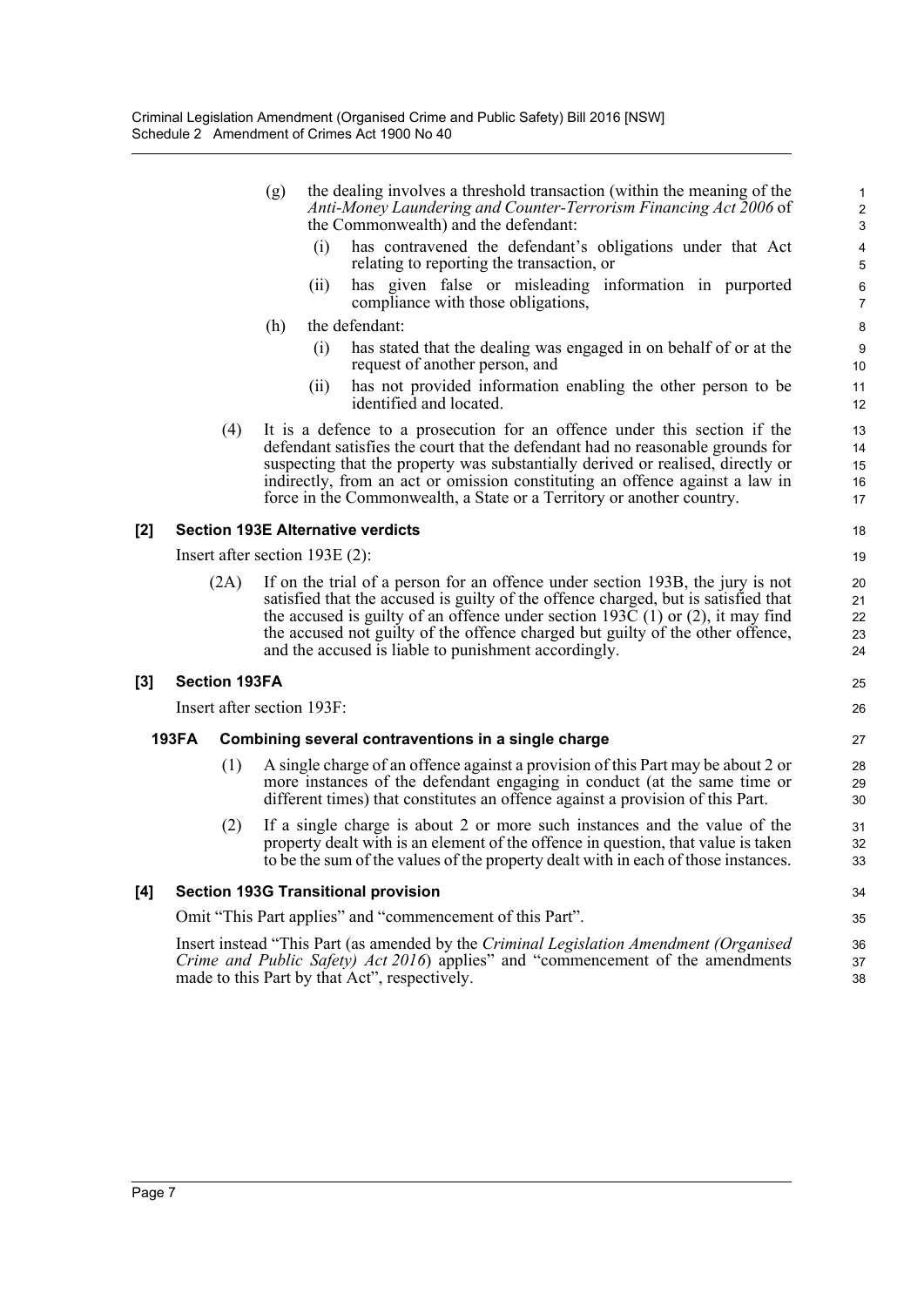## <span id="page-11-0"></span>**Schedule 3 Amendment of Criminal Assets Recovery Act 1990 No 23**

#### **[1] Section 4 Definitions**

Insert in alphabetical order in section 4 (1):

*available interest relating to serious crime use property* means an interest in property that is an available interest relating to serious crime use property as provided by section 9B.

1  $\overline{2}$ 

24 25

*serious crime use property* means property that is serious crime use property as provided by section 9B.

*substituted serious crime use property declaration* means a declaration under section 22AA.

#### **[2] Section 9 Meaning of "serious crime derived property" and "illegally acquired property"**

Omit section 9 (5) (d). Insert instead:

- (d) when it is the proceeds of the sale or other disposition of serious crime derived property or illegally acquired property under the authority of this Act, except if:
	- (i) the sale or other disposition is pursuant to an order of the Supreme Court under this Act and the order does not expressly provide for the property to cease to be serious crime derived property or illegally acquired property on its sale or disposition, or
	- (ii) the sale or other disposition is under section  $10B(4)$  (b) or 14, or

#### **[3] Section 9B**

Insert after section 9A:

#### **9B Meaning of "serious crime use property" and "available interest relating to serious crime use property"**

- (1) In this Act, a reference to serious crime use property is a reference to property that was used in, or in connection with, a serious crime related activity.
- (2) In this Act, an interest in property is an available interest relating to serious crime use property if:
	- (a) the interest is an interest of a person who has engaged in serious crime related activity (the *offender*), and
	- (b) the offender's activity resulted in the property, or any other property, becoming serious crime use property for the purposes of this Act, and
	- (c) the property is either the serious crime use property or, if that property is not available for forfeiture as referred to in subsection (3), any other property that is the subject of a substituted serious crime use property declaration.
- (3) Serious crime use property is not available for forfeiture if:
	- (a) the offender does not own, and does not have effective control of, the property, or
	- (b) the property has been sold or otherwise disposed of or cannot be found for any other reason.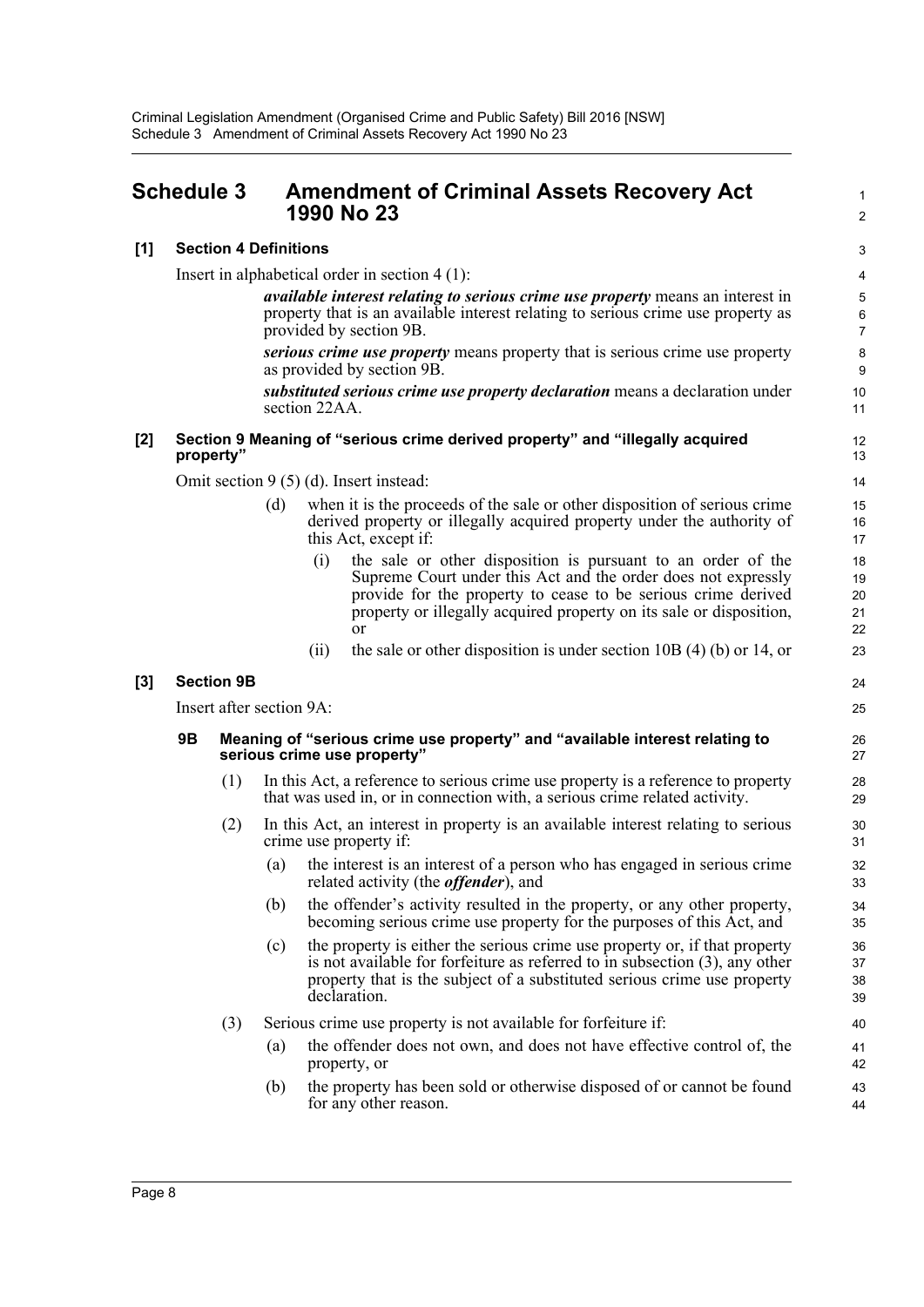Criminal Legislation Amendment (Organised Crime and Public Safety) Bill 2016 [NSW] Schedule 3 Amendment of Criminal Assets Recovery Act 1990 No 23

| $[4]$ |             |                        |      | Section 16A Restrictions on payment of legal expenses from restrained property                                                                                                                                                                                                                                                                                     | 1                                                                       |
|-------|-------------|------------------------|------|--------------------------------------------------------------------------------------------------------------------------------------------------------------------------------------------------------------------------------------------------------------------------------------------------------------------------------------------------------------------|-------------------------------------------------------------------------|
|       |             |                        |      | Insert after section $16A(1)(b)$ :                                                                                                                                                                                                                                                                                                                                 | $\overline{c}$                                                          |
|       |             |                        | (b1) | no provision is to be made in relation to any particular interest in<br>property if the Supreme Court is satisfied that the interest is an available<br>interest relating to serious crime use property or the interest is the<br>subject of an application for a substituted serious crime use property<br>declaration,                                           | $\ensuremath{\mathsf{3}}$<br>4<br>$\overline{5}$<br>6<br>$\overline{7}$ |
| $[5]$ |             |                        |      | Section 22 Making of assets forfeiture order                                                                                                                                                                                                                                                                                                                       | 8                                                                       |
|       |             |                        |      | Insert after section 22 $(1A)$ (c):                                                                                                                                                                                                                                                                                                                                | 9                                                                       |
|       |             |                        | (d)  | an interest in property suspected by an authorised officer, at the time of<br>the application, of being:                                                                                                                                                                                                                                                           | 10<br>11                                                                |
|       |             |                        |      | an available interest relating to serious crime use property, or<br>(i)<br>an interest that is capable of being the subject of a substituted<br>(ii)<br>serious crime use property declaration in relation to the serious<br>crime related activity concerned.                                                                                                     | 12<br>13<br>14<br>15                                                    |
| [6]   |             | <b>Section 22 (2B)</b> |      |                                                                                                                                                                                                                                                                                                                                                                    | 16                                                                      |
|       |             |                        |      | Insert after section $22 (2A)$ :                                                                                                                                                                                                                                                                                                                                   | 17                                                                      |
|       |             | (2B)                   |      | The Supreme Court must make an assets forfeiture order in respect of an<br>interest in property if the Court finds it more probable than not that the interest<br>is an available interest relating to serious crime use property.                                                                                                                                 | 18<br>19<br>20                                                          |
| $[7]$ |             | Section 22 (6A)        |      |                                                                                                                                                                                                                                                                                                                                                                    | 21                                                                      |
|       |             |                        |      | Insert "or $(2B)$ " after "subsection $(2A)$ ".                                                                                                                                                                                                                                                                                                                    | 22                                                                      |
| [8]   |             | <b>Section 22AA</b>    |      |                                                                                                                                                                                                                                                                                                                                                                    | 23                                                                      |
|       |             |                        |      | Insert after section 22A:                                                                                                                                                                                                                                                                                                                                          | 24                                                                      |
|       | <b>22AA</b> |                        |      | Substituted serious crime use property declaration                                                                                                                                                                                                                                                                                                                 | 25                                                                      |
|       |             | (1)                    |      | The Commission may apply to the Supreme Court for a substituted serious<br>crime use property declaration against a person.                                                                                                                                                                                                                                        | 26<br>27                                                                |
|       |             | (2)                    |      | A substituted serious crime use property declaration is a declaration to the<br>effect that an interest in property (or a combination of interests in properties)<br>of a person who has engaged in serious crime related activity is available for<br>forfeiture instead of serious crime use property that was used in, or in<br>connection with, that activity. | 28<br>29<br>30<br>31<br>32                                              |
|       |             | (3)                    |      | Any such application may be made:                                                                                                                                                                                                                                                                                                                                  | 33                                                                      |
|       |             |                        | (a)  | in conjunction with an application for a restraining order or assets<br>forfeiture order, or                                                                                                                                                                                                                                                                       | 34<br>35                                                                |
|       |             |                        | (b)  | in proceedings under section 24, 25 or 26, or                                                                                                                                                                                                                                                                                                                      | 36                                                                      |
|       |             |                        | (c)  | at any other time.                                                                                                                                                                                                                                                                                                                                                 | 37                                                                      |
|       |             | (4)                    |      | If the Commission applies for a substituted serious crime use property<br>declaration in respect of an interest in property (or a combination of interests<br>in properties) of a person:                                                                                                                                                                          | 38<br>39<br>40                                                          |
|       |             |                        | (a)  | the Commission must give written notice of the application to the<br>person and to any other person the Commission has reason to believe<br>may have an interest in the property or properties concerned, and                                                                                                                                                      | 41<br>42<br>43                                                          |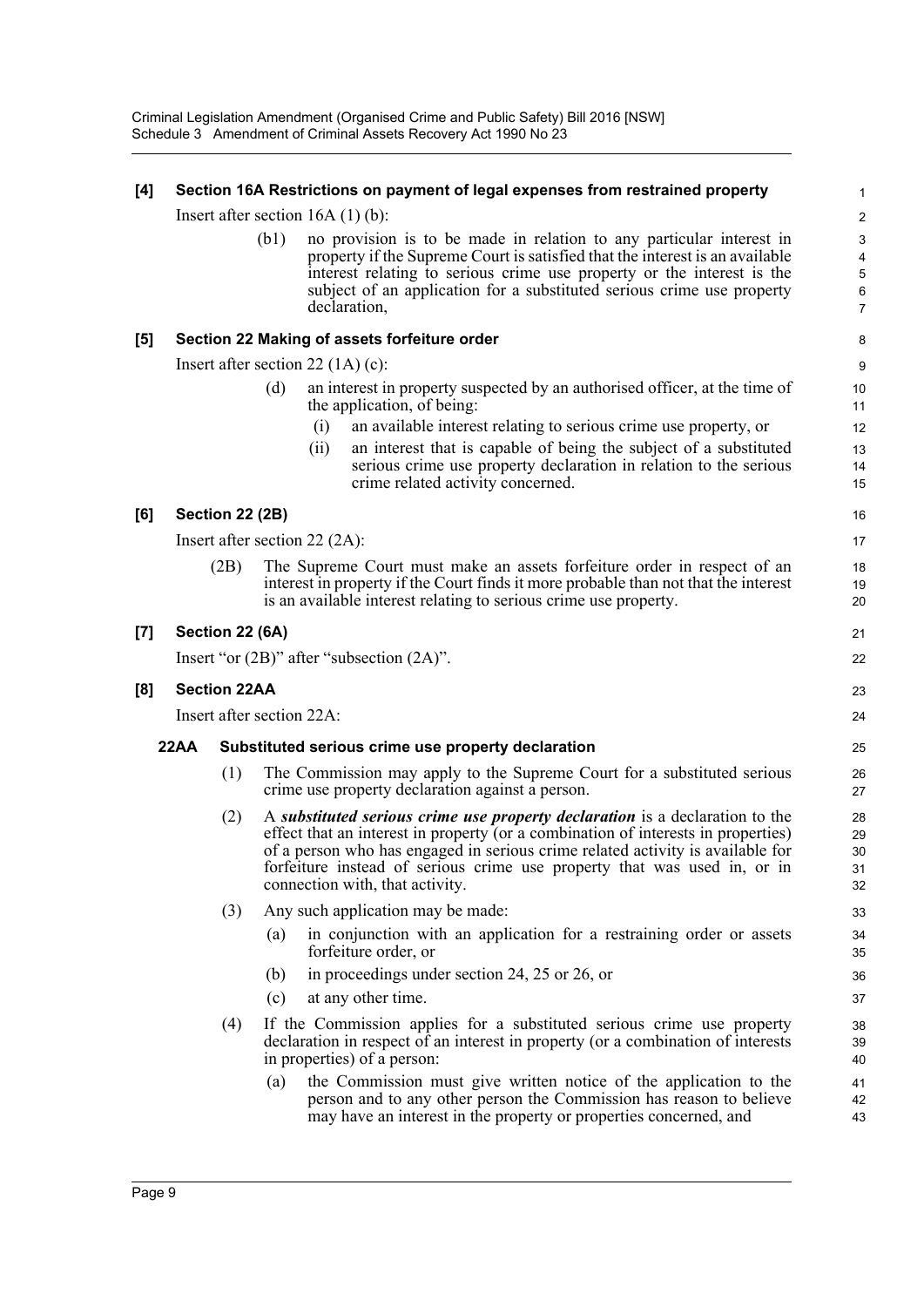(b) the person, and any other person who claims an interest in the property or properties concerned, may appear and adduce evidence at the hearing of the application, and

- (c) the Supreme Court may, at any time before the final determination of the application, direct the Commission to give or publish notice of the application to a specified person or class of persons, in the manner and within the time that the Court considers appropriate.
- (5) The Supreme Court must make a substituted serious crime use property declaration against a person if the Court finds that it is more probable than not that:
	- (a) the person has engaged in serious crime related activity, and
	- (b) the activity has resulted in particular property becoming serious crime use property for the purposes of this Act, and
	- (c) the serious crime use property is not available for forfeiture as referred to in section 9B (3).
- (6) When making a substituted serious crime use property declaration against a person, the Supreme Court is to:
	- (a) assess the value of the serious crime use property and specify its value in the declaration, and
	- (b) specify an interest in property (or a combination of interests in properties) of the person that the Court considers to be available for forfeiture instead of the serious crime use property.
- (7) The value of the serious crime use property is to be assessed for the purposes of subsection (6) (a) by reference to its value at the time that the serious crime related activity concerned was engaged in.
- (8) An interest in property (or combination of interests in properties) specified for the purposes of subsection (6) (b):
	- (a) must not have a value (or a total combined value) that is greater than the value of the serious crime use property, and
	- (b) if it is practicable to do so, must be in relation to property of the same kind as the serious crime use property.
- (9) If the Supreme Court makes a substituted serious crime use property declaration, the interest in property (or combination of interests in properties) specified in the declaration as being available for forfeiture instead of serious crime use property is to be treated as an available interest relating to serious crime use property for the purposes of this Act (including in connection with the making of assets forfeiture orders) in relation to the serious crime related activity concerned.

#### **[9] Section 25 Exclusion of property from restraining order and assets forfeiture order**

Insert after section 25 (3):

(3A) Despite subsections  $(1)$ –(3), the Supreme Court is not to make an exclusion order if the Supreme Court finds that it is more probable than not that the property to which the application for the assets forfeiture order, or the assets forfeiture order, relates is serious crime use property or an interest in property that is capable of being the subject of a substituted serious crime use property declaration.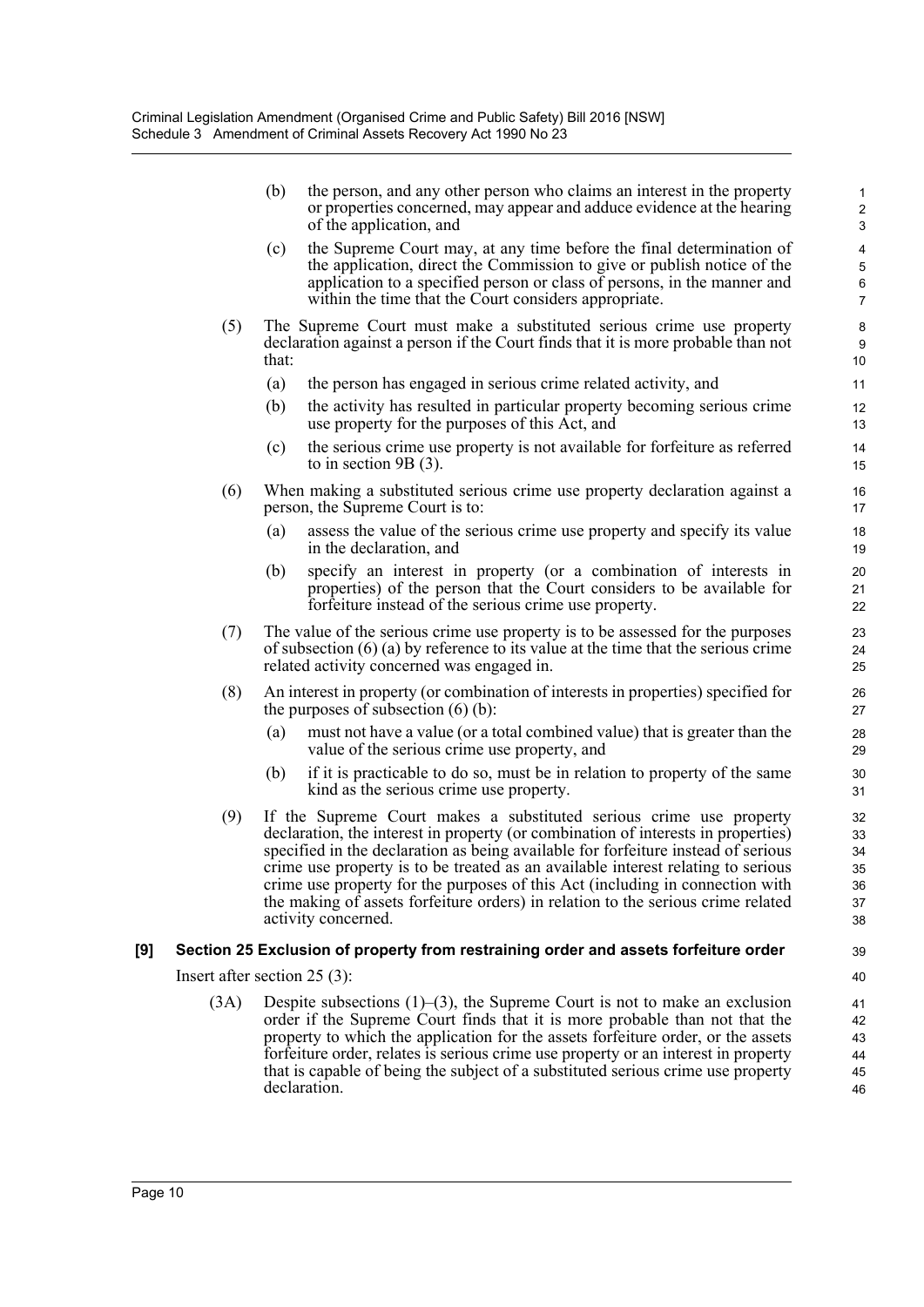| $[10]$ | Section 26 Exclusion of the value of innocent interests from assets forfeiture order |                                                                                                                                                                                                                                                                                                                                                                                                               |                                                     |  |  |  |
|--------|--------------------------------------------------------------------------------------|---------------------------------------------------------------------------------------------------------------------------------------------------------------------------------------------------------------------------------------------------------------------------------------------------------------------------------------------------------------------------------------------------------------|-----------------------------------------------------|--|--|--|
|        |                                                                                      | Insert after section $26(3)$ :                                                                                                                                                                                                                                                                                                                                                                                | $\overline{2}$                                      |  |  |  |
|        | (3A)                                                                                 | Despite subsections $(1)$ – $(3)$ , the Supreme Court is not to make a declaration or<br>order under this section if the Supreme Court finds that it is more probable than<br>not that the property to which the assets forfeiture order relates is serious crime<br>use property or an interest in property that is capable of being the subject of a<br>substituted serious crime use property declaration. | 3<br>4<br>$\overline{5}$<br>$\,6$<br>$\overline{7}$ |  |  |  |
| $[11]$ |                                                                                      | Section 32 Establishment and use of Proceeds Account                                                                                                                                                                                                                                                                                                                                                          | 8                                                   |  |  |  |
|        |                                                                                      | Omit "proceeds assessment orders or unexplained wealth orders" from section 32 (3) (c).                                                                                                                                                                                                                                                                                                                       | 9                                                   |  |  |  |
|        |                                                                                      | Insert instead "serious crime use property assets forfeiture orders, proceeds assessment<br>orders and unexplained wealth orders".                                                                                                                                                                                                                                                                            | 10<br>11                                            |  |  |  |
| $[12]$ | <b>Section 32 (4)</b>                                                                |                                                                                                                                                                                                                                                                                                                                                                                                               |                                                     |  |  |  |
|        | Insert after section $32(3)$ :                                                       |                                                                                                                                                                                                                                                                                                                                                                                                               |                                                     |  |  |  |
|        | (4)                                                                                  | In this section:                                                                                                                                                                                                                                                                                                                                                                                              | 14                                                  |  |  |  |
|        |                                                                                      | serious crime use property assets forfeiture orders means assets forfeiture<br>orders made on the ground of there being an available interest relating to<br>serious crime use property.                                                                                                                                                                                                                      | 15<br>16<br>17                                      |  |  |  |
| $[13]$ |                                                                                      | <b>Schedule 1 Savings and transitional provisions</b>                                                                                                                                                                                                                                                                                                                                                         | 18                                                  |  |  |  |
|        | Insert at the end of the Schedule with appropriate Part and clause numbering:        |                                                                                                                                                                                                                                                                                                                                                                                                               |                                                     |  |  |  |
|        | <b>Part</b>                                                                          | <b>Criminal Legislation Amendment (Organised Crime</b><br>and Public Safety) Act 2016                                                                                                                                                                                                                                                                                                                         | 20<br>21                                            |  |  |  |
|        | <b>Application of amendments</b>                                                     |                                                                                                                                                                                                                                                                                                                                                                                                               |                                                     |  |  |  |
|        |                                                                                      | An amendment made by the <i>Criminal Legislation Amendment (Organised</i> )<br>Crime and Public Safety) Act 2016 applies only in relation to serious crime<br>related activity that occurs on or after the commencement of the amendment.                                                                                                                                                                     | 23<br>24<br>25                                      |  |  |  |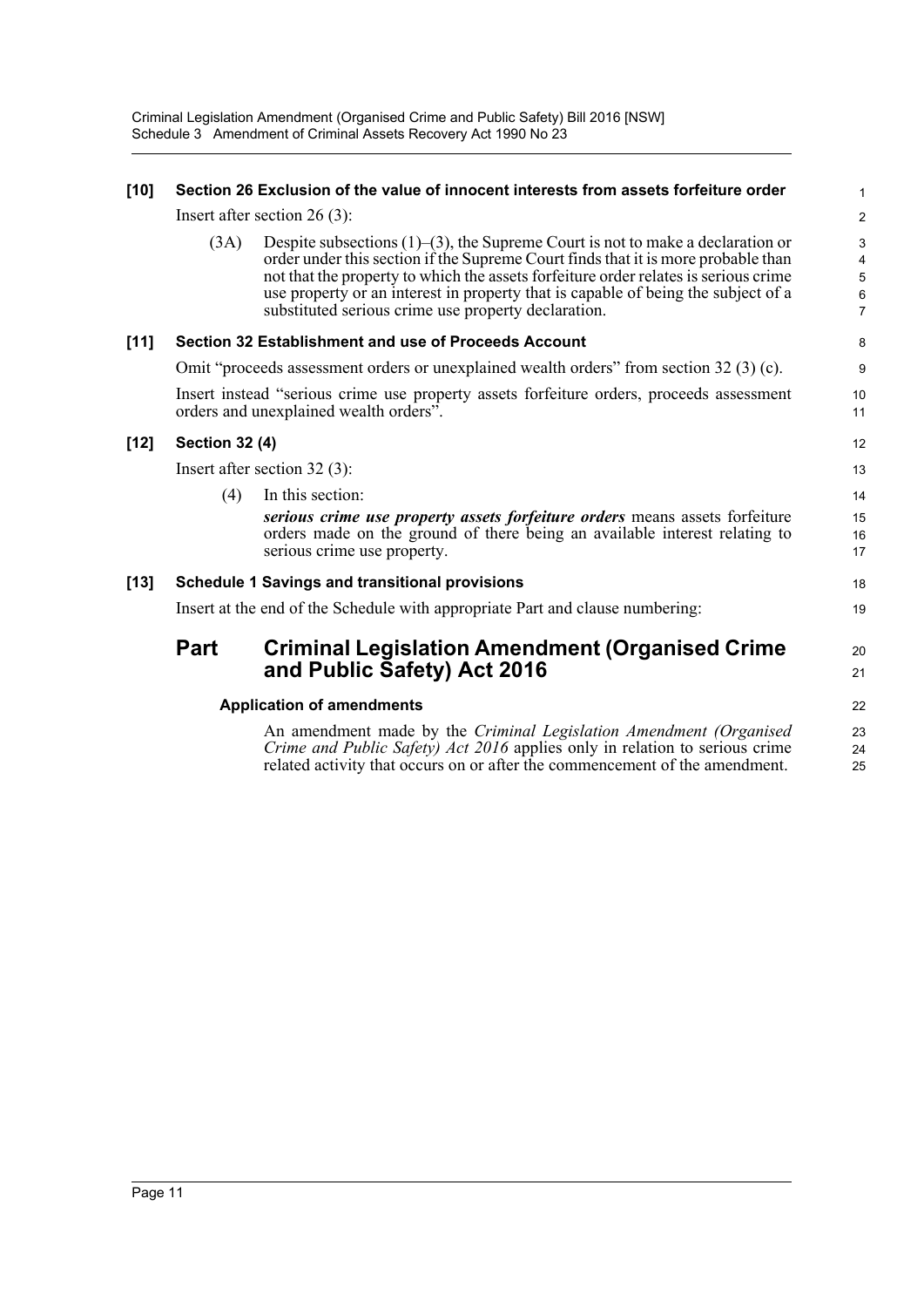<span id="page-15-0"></span>

| <b>Schedule 4</b> |                             | <b>Amendment of Criminal Procedure Act 1986</b><br><b>No 209</b>                                       |        |
|-------------------|-----------------------------|--------------------------------------------------------------------------------------------------------|--------|
| [1]               |                             | Schedule 1 Indictable offences triable summarily                                                       | 3      |
|                   |                             | Insert ", 193C" after "192" in clause $3$ (c) of Table 1.                                              | 4      |
| $[2]$             | Schedule 1, Table 1         |                                                                                                        | 5      |
|                   | Insert after clause $21A$ : |                                                                                                        | 6      |
|                   | 21B                         | Law Enforcement (Powers and Responsibilities) Act 2002                                                 | 7      |
|                   |                             | An offence under section 87ZA of the <i>Law Enforcement (Powers and</i><br>Responsibilities) Act 2002. | 8<br>9 |
| $[3]$             | Schedule 1, Table 2         |                                                                                                        | 10     |
|                   |                             | Insert "193C," after "192," in clause $3$ (c).                                                         | 11     |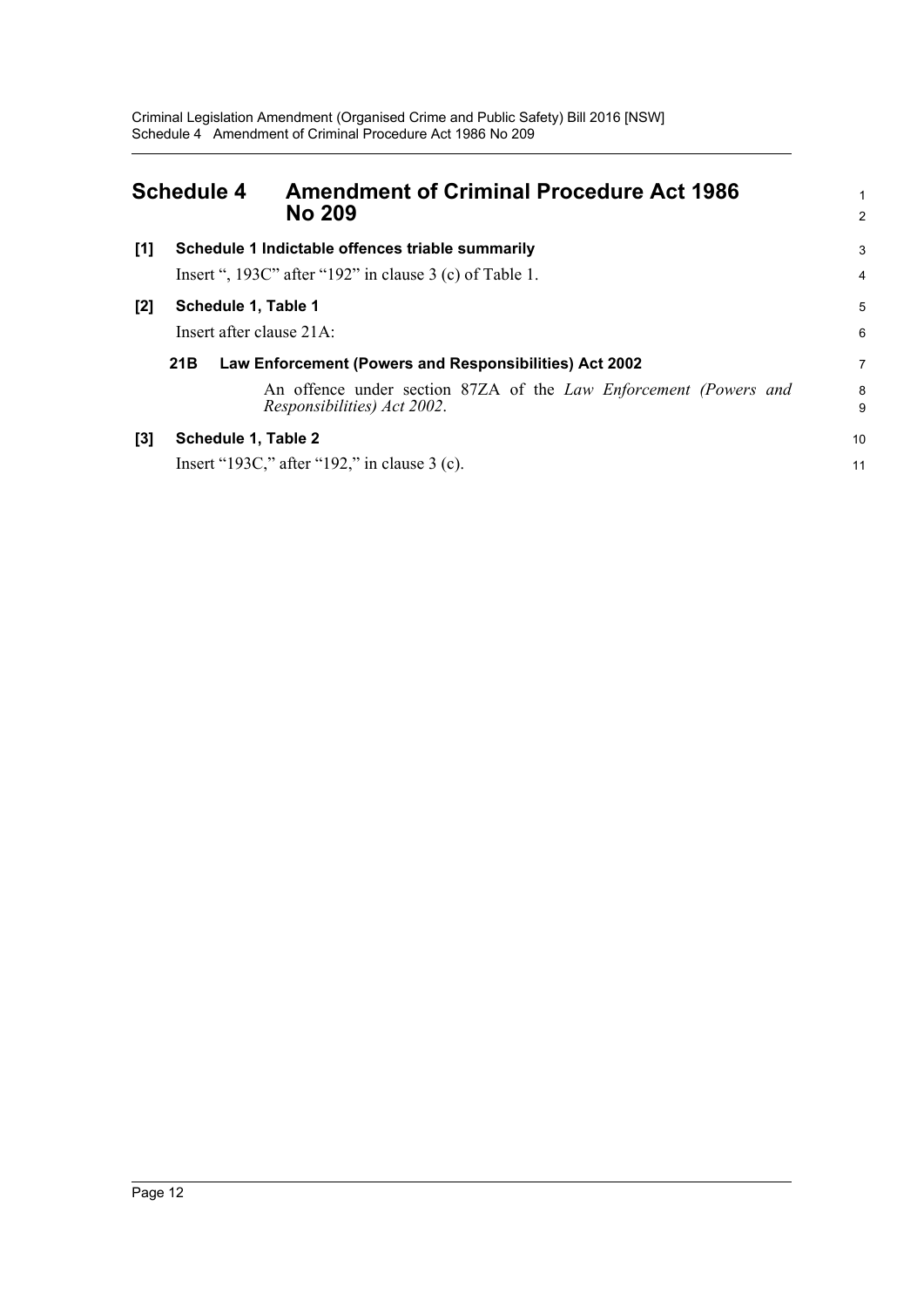<span id="page-16-0"></span>

|     | <b>Schedule 5</b> |                       |                    | <b>Amendment of Law Enforcement (Powers and</b><br>Responsibilities) Act 2002 No 103                                                                                                                                                                                                                                                                                                                          |                            |  |  |
|-----|-------------------|-----------------------|--------------------|---------------------------------------------------------------------------------------------------------------------------------------------------------------------------------------------------------------------------------------------------------------------------------------------------------------------------------------------------------------------------------------------------------------|----------------------------|--|--|
| [1] | Part 6B           |                       |                    |                                                                                                                                                                                                                                                                                                                                                                                                               | 3                          |  |  |
|     |                   | Insert after Part 6A: |                    |                                                                                                                                                                                                                                                                                                                                                                                                               | 4                          |  |  |
|     |                   |                       |                    | <b>Part 6B Public safety orders</b>                                                                                                                                                                                                                                                                                                                                                                           | 5                          |  |  |
|     |                   | <b>Division 1</b>     |                    | Interpretation                                                                                                                                                                                                                                                                                                                                                                                                | 6                          |  |  |
|     | 87P               |                       | <b>Definitions</b> |                                                                                                                                                                                                                                                                                                                                                                                                               | 7                          |  |  |
|     |                   |                       |                    | In this Part:                                                                                                                                                                                                                                                                                                                                                                                                 | 8                          |  |  |
|     |                   |                       |                    | <i>long duration public safety order—see section 87V.</i>                                                                                                                                                                                                                                                                                                                                                     | 9                          |  |  |
|     |                   |                       |                    | <i>public event</i> means a trade, cultural, social or sporting event that is open to the<br>public (including when entry into the event requires the payment of a fee or<br>other charge).                                                                                                                                                                                                                   | 10<br>11<br>12             |  |  |
|     |                   |                       |                    | <i>public safety order</i> —see section 87Q.                                                                                                                                                                                                                                                                                                                                                                  | 13                         |  |  |
|     |                   |                       |                    | senior police officer means a police officer of the rank of Inspector or above<br>(including the Commissioner).                                                                                                                                                                                                                                                                                               | 14<br>15                   |  |  |
|     |                   |                       | Part.              | Note. By virtue of the <i>Interpretation Act 1987</i> (section 48 (2)) a person acting in an<br>office referred to above may exercise the functions of a senior police officer under this                                                                                                                                                                                                                     | 16<br>17<br>18             |  |  |
|     | 87Q               |                       |                    | What is a public safety order                                                                                                                                                                                                                                                                                                                                                                                 | 19                         |  |  |
|     |                   |                       |                    | A <i>public safety order</i> is an order made by a senior police officer that prohibits<br>a specified person (or persons belonging to a specified class of persons) from:                                                                                                                                                                                                                                    | 20<br>21                   |  |  |
|     |                   |                       | (a)                | attending a specified public event (including entering, or being present<br>at, premises being used in connection with the public event), or                                                                                                                                                                                                                                                                  | 22<br>23                   |  |  |
|     |                   |                       | (b)                | entering, or being present at, specified premises or other specified area<br>at any time during a specified period.                                                                                                                                                                                                                                                                                           | 24<br>25                   |  |  |
|     |                   | <b>Division 2</b>     |                    | Making, variation and revocation of public safety<br>orders                                                                                                                                                                                                                                                                                                                                                   | 26<br>27                   |  |  |
|     | 87R               |                       |                    | Power of senior police officer to make public safety order                                                                                                                                                                                                                                                                                                                                                    | 28                         |  |  |
|     |                   | (1)                   |                    | A senior police officer may make a public safety order only if satisfied that:                                                                                                                                                                                                                                                                                                                                | 29                         |  |  |
|     |                   |                       | (a)                | the presence of the person (or class of persons) concerned at the public<br>event or premises or other area concerned poses a serious risk to public<br>safety or security, and                                                                                                                                                                                                                               | 30<br>31<br>32             |  |  |
|     |                   |                       | (b)                | the making of the order is reasonably necessary in the circumstances.                                                                                                                                                                                                                                                                                                                                         | 33                         |  |  |
|     |                   |                       |                    | Note. Section 87S includes provisions about the content of a public safety order,<br>including in relation to its duration.                                                                                                                                                                                                                                                                                   | 34<br>35                   |  |  |
|     |                   |                       |                    | Section 87T contains provisions concerning the service and notification of variations to<br>public safety orders. In particular, section 87T (4) provides that a statement of the<br>reasons for making or varying a public safety order must not contain information that<br>would result in the disclosure of a criminal intelligence report or other criminal<br>information held in relation to a person. | 36<br>37<br>38<br>39<br>40 |  |  |
|     |                   | (2)                   |                    | In determining whether the making of a public safety order is reasonably<br>necessary in the circumstances, the senior police officer must take into account                                                                                                                                                                                                                                                  | 41<br>42                   |  |  |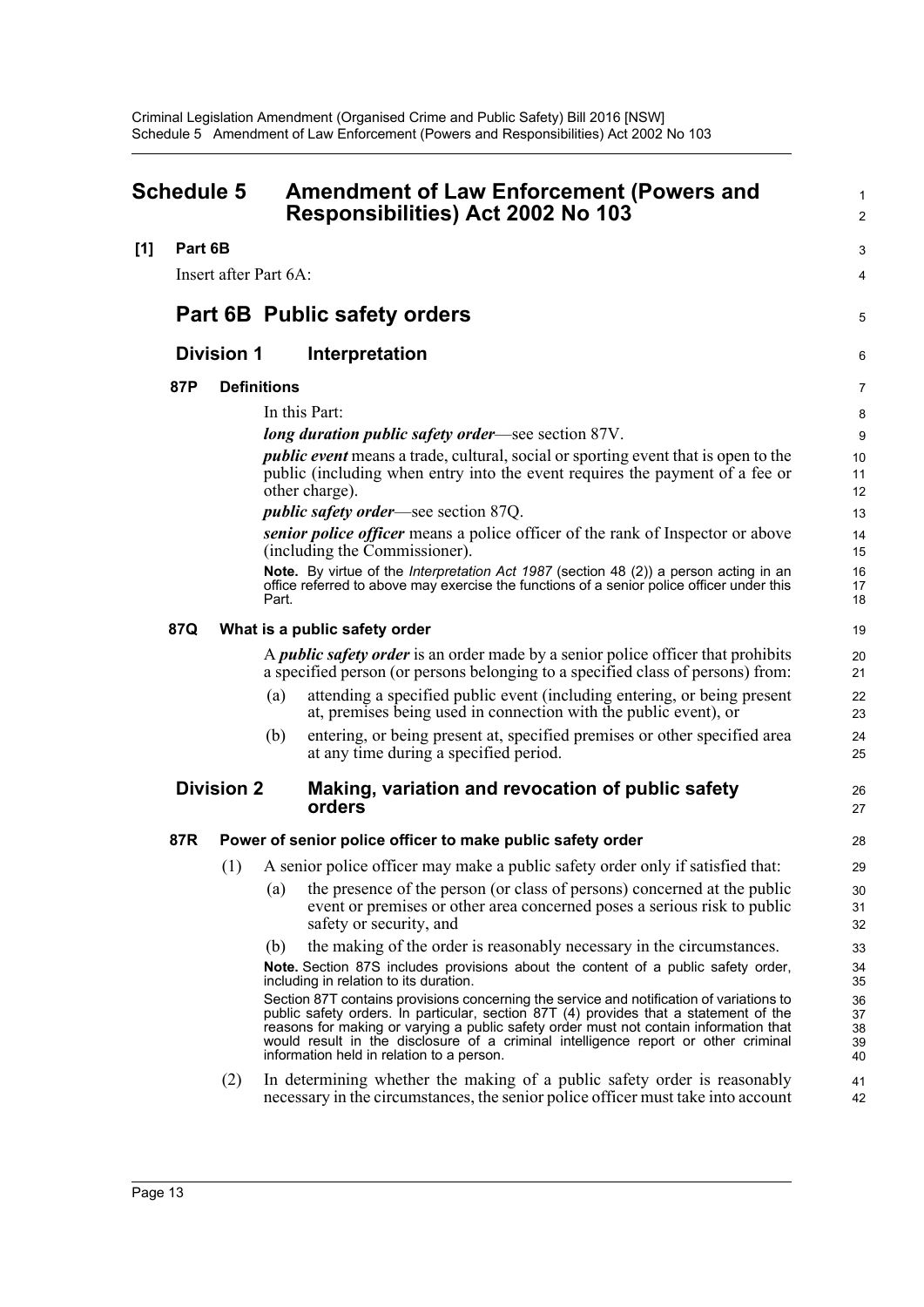the following matters and may take into account any other matter that the officer considers relevant:

- (a) whether the person or persons to whom the order will apply previously behaved in a way that posed a serious risk to public safety or security or have a history of engaging in serious crime related activity within the meaning of the *Criminal Assets Recovery Act 1990*,
- (b) whether the person or persons to whom the order will apply:
	- (i) are, or have been, members of a declared organisation (within the meaning of the *Crimes (Criminal Organisations Control) Act 2012*), or
	- (ii) are, or have been, subject to control orders under that Act, or
	- (iii) associate, or have associated, with members of a declared organisation or persons subject to control orders within the meaning of that Act,
- (c) if advocacy, protest, dissent or industrial action is likely to be the primary purpose for the person or persons to whom the order will apply being present at the relevant public event or premises or other area—the public interest in maintaining freedom to participate in such activities,
- (d) whether the person or persons to whom the order will apply will be prevented from being present at any of the following:
	- (i) a place of work at which the person or persons are regularly employed,
	- (ii) an educational institution attended by the person or persons,
	- (iii) a place of worship attended by the person or persons,
	- (iv) a place at which the person or persons receive a health service or welfare service,
	- (v) a place at which the person or persons are provided with legal services by any Australian legal practitioners or by any organisations employing or otherwise using one or more Australian legal practitioners to provide such services,
- (e) whether the degree of risk involved justifies the imposition of the prohibitions to be specified in the order (having regard, in particular, to any legitimate reason the person or persons to whom the order will apply may have for being present at the relevant event or premises or other area),
- (f) the extent to which the making of the order will mitigate any risk to public safety or security,
- (g) the extent to which the order is necessary having regard to other measures reasonably available to mitigate the risk.
- (3) However, a senior police officer must not make a public safety order that would prohibit a person or class of persons from being present at any public event or premises or other area if:
	- (a) the officer believes that non-violent advocacy, protest or dissent is likely to be the primary purpose for their presence at the public event or premises or other area, or
	- (b) the officer believes that industrial action is likely to be the primary purpose for their presence at the public event or premises or other area, or
	- (c) the order would prevent them from entering their principal places of residence.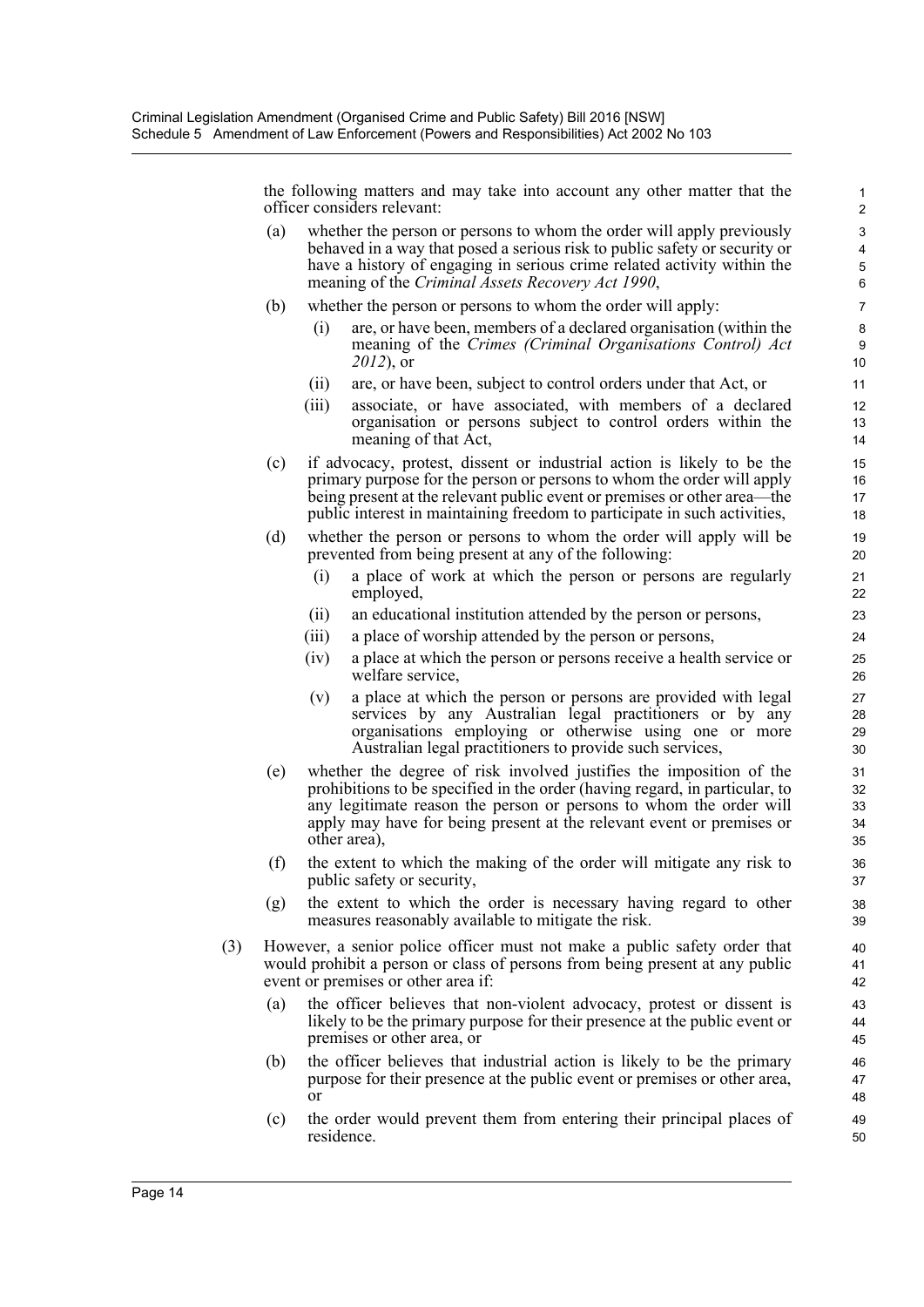|     | (4) |        | A senior police officer must not make a public safety order if the period during<br>which the order will be in force would, when added to the period of any<br>previous orders made in connection with the same person or persons and<br>public event or premises or other area, result in the combined period exceeding<br>the maximum period of duration for the kind of order concerned referred to in<br>section $87S(1)$ . | $\mathbf{1}$<br>$\overline{\mathbf{c}}$<br>3<br>4<br>5<br>6 |
|-----|-----|--------|---------------------------------------------------------------------------------------------------------------------------------------------------------------------------------------------------------------------------------------------------------------------------------------------------------------------------------------------------------------------------------------------------------------------------------|-------------------------------------------------------------|
|     | (5) | $1n$ : | For the purposes of this section, the presence of a person or persons at a public<br>event or premises or other area poses a <b><i>serious risk to public safety or security</i></b><br>if there is a serious risk that the presence of the person or persons might result                                                                                                                                                      | $\overline{7}$<br>8<br>9<br>10                              |
|     |     | (a)    | the death of, or serious physical harm to, a person, or                                                                                                                                                                                                                                                                                                                                                                         | 11                                                          |
|     |     | (b)    | serious damage to property.                                                                                                                                                                                                                                                                                                                                                                                                     | 12                                                          |
|     | (6) |        | In this section:                                                                                                                                                                                                                                                                                                                                                                                                                | 13                                                          |
|     |     |        | damage, in relation to property, includes the following:                                                                                                                                                                                                                                                                                                                                                                        | 14                                                          |
|     |     | (a)    | destruction of the property,                                                                                                                                                                                                                                                                                                                                                                                                    | 15                                                          |
|     |     | (b)    | an alteration to the property that depreciates its value,                                                                                                                                                                                                                                                                                                                                                                       | 16                                                          |
|     |     | (c)    | rendering the property useless or inoperative,                                                                                                                                                                                                                                                                                                                                                                                  | 17                                                          |
|     |     | (d)    | in relation to an animal—injuring, wounding or killing the animal.                                                                                                                                                                                                                                                                                                                                                              | 18                                                          |
| 87S |     |        | Content and duration of public safety order                                                                                                                                                                                                                                                                                                                                                                                     | 19                                                          |
|     | (1) |        | A public safety order must specify:                                                                                                                                                                                                                                                                                                                                                                                             | 20                                                          |
|     |     | (a)    | the public event or premises or other area to which it applies, and                                                                                                                                                                                                                                                                                                                                                             | 21                                                          |
|     |     | (b)    | the person (or class of persons) to which it applies, and                                                                                                                                                                                                                                                                                                                                                                       | 22                                                          |
|     |     | (c)    | that a contravention of the order may constitute an offence that carries<br>a maximum penalty of imprisonment for 5 years, and                                                                                                                                                                                                                                                                                                  | 23<br>24                                                    |
|     |     | (d)    | in the case of an order that applies to premises or another area other than<br>in connection with a public event—the period during which the order<br>will be in force (being a period not exceeding 72 hours), and                                                                                                                                                                                                             | 25<br>26<br>27                                              |
|     |     | (e)    | in the case of an order that applies to a public event:                                                                                                                                                                                                                                                                                                                                                                         | 28                                                          |
|     |     |        | the location or locations in which the event is being held for the<br>(i)<br>purposes of the order, and                                                                                                                                                                                                                                                                                                                         | 29<br>30                                                    |
|     |     |        | if the public event is held over consecutive days—when the event<br>(ii)<br>is taken to start and finish for the purposes of the order, and                                                                                                                                                                                                                                                                                     | 31<br>32                                                    |
|     |     |        | if the public event is held over non-consecutive days—when the<br>(iii)<br>event is taken to start and finish for the purposes of the order for<br>each of the days it is held (being a combined period that does not<br>exceed 72 hours in total).                                                                                                                                                                             | 33<br>34<br>35<br>36                                        |
|     |     |        | Note. Division 3 enables a person to whom a public safety order applies to appeal to<br>the Supreme Court against the order (or a variation of the order) if the order is (or is to<br>be) in force for a period exceeding 72 hours.                                                                                                                                                                                            | 37<br>38<br>39                                              |
|     | (2) |        | Subject to subsection $(3)$ , a public safety order remains in force only for the<br>period or periods specified in the order in accordance with this section.                                                                                                                                                                                                                                                                  | 40<br>41                                                    |
|     | (3) |        | A public safety order that applies to a public event that is cancelled ceases to<br>be in force on that cancellation.                                                                                                                                                                                                                                                                                                           | 42<br>43                                                    |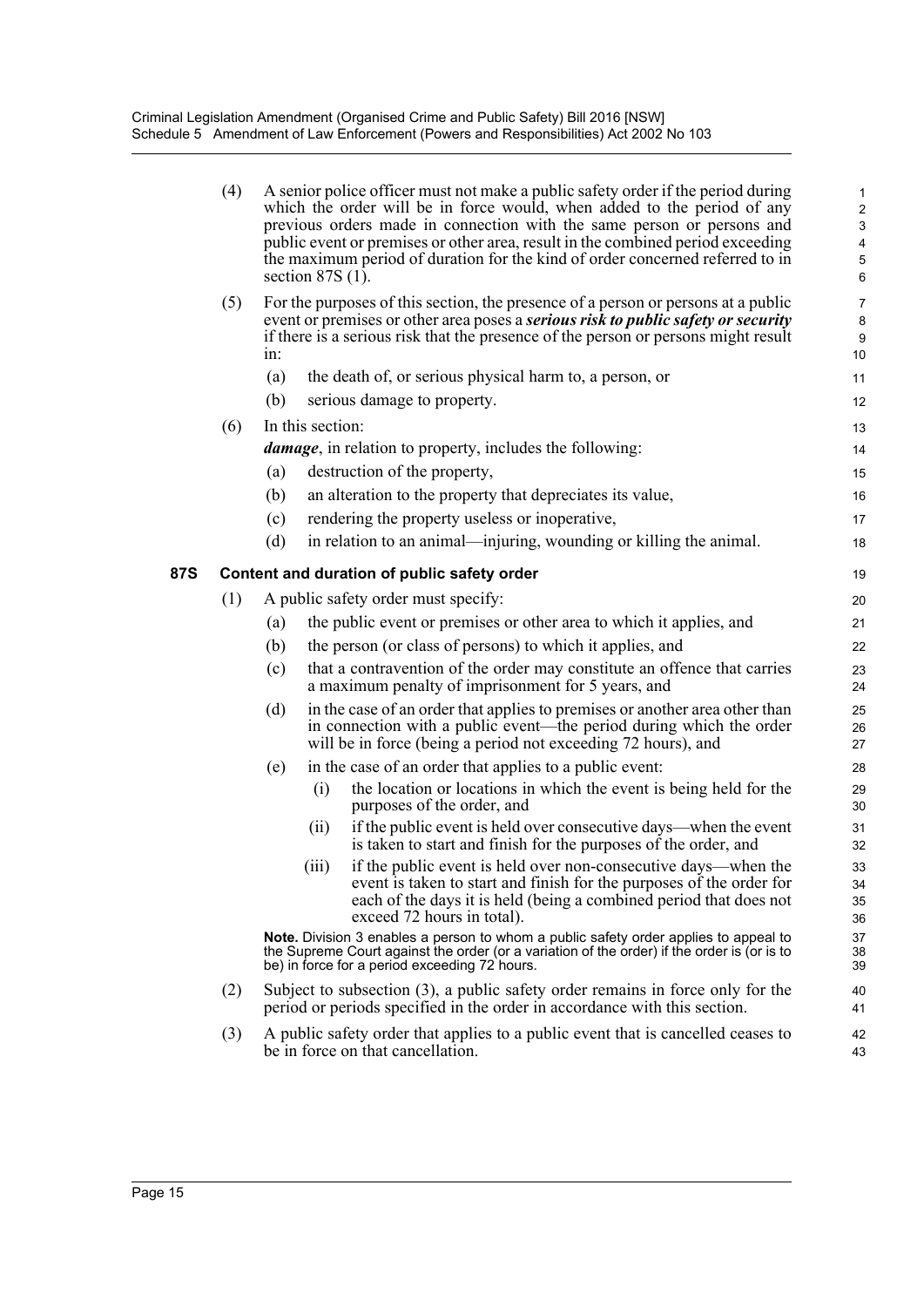#### **87T Service and notification of public safety order or variation of order**

#### (1) **Ordinary service and notification requirements**

A senior police officer who makes or varies a public safety order must ensure that both of the following are served by means of personal service on each person to whom the order applies:

- (a) a copy of the order as so made or varied,
- (b) a notification in accordance with this section.
- (2) If the senior police officer considers that a person to whom the order applies is a person under the age of 18 years or has impaired intellectual functioning, the officer must ensure that the order and notification are also served by means of personal service on a parent or guardian (if any) of the person if it is reasonably practicable to do so. However, a failure to do so does not prevent the order or variation from becoming binding when it is served on the person.
- (3) The notification accompanying the order:
	- (a) must be in writing, and
	- (b) must specify the date on which the order or variation was made, and
	- (c) must:
		- (i) subject to subsection (4), include a statement of the reasons for making or varying the public safety order, and
		- (ii) include an explanation of the right of appeal to the Supreme Court against the decision under Division 3.
- (4) Despite any other Act or law, a statement of the reasons for making or varying a public safety order must not contain information that would result in the disclosure of a criminal intelligence report or other criminal information held in relation to a person.
- (5) A public safety order (as made or varied) is not binding on a person to whom the order applies unless the order and notification have been served on that person in accordance with subsection (1).
- (6) Once a public safety order and notification have been served on a person in accordance with subsection (1), the order is binding on the person, regardless of whether any other person or persons to whom the order applies have been so served.

#### (7) **Urgent orders**

Despite subsections  $(1)$ – $(6)$ , if a police officer is satisfied that a public safety order (as made or varied) should become binding on a person as a matter of urgency:

- (a) the officer may communicate the contents of the order, or the order as so varied, verbally to any person to whom the order applies and advise such person of the place at which the person may obtain a written copy of the order and a notification in accordance with subsection (8), and
- (b) on the information described in paragraph (a) being communicated to the person, the order, or the order as so varied, is binding on the person.
- (8) The police officer who verbally communicates the order to the person must ensure that the following are both available for collection by the person at a police station that is reasonably accessible by the person within 12 hours after the communication:
	- (a) a copy of the order,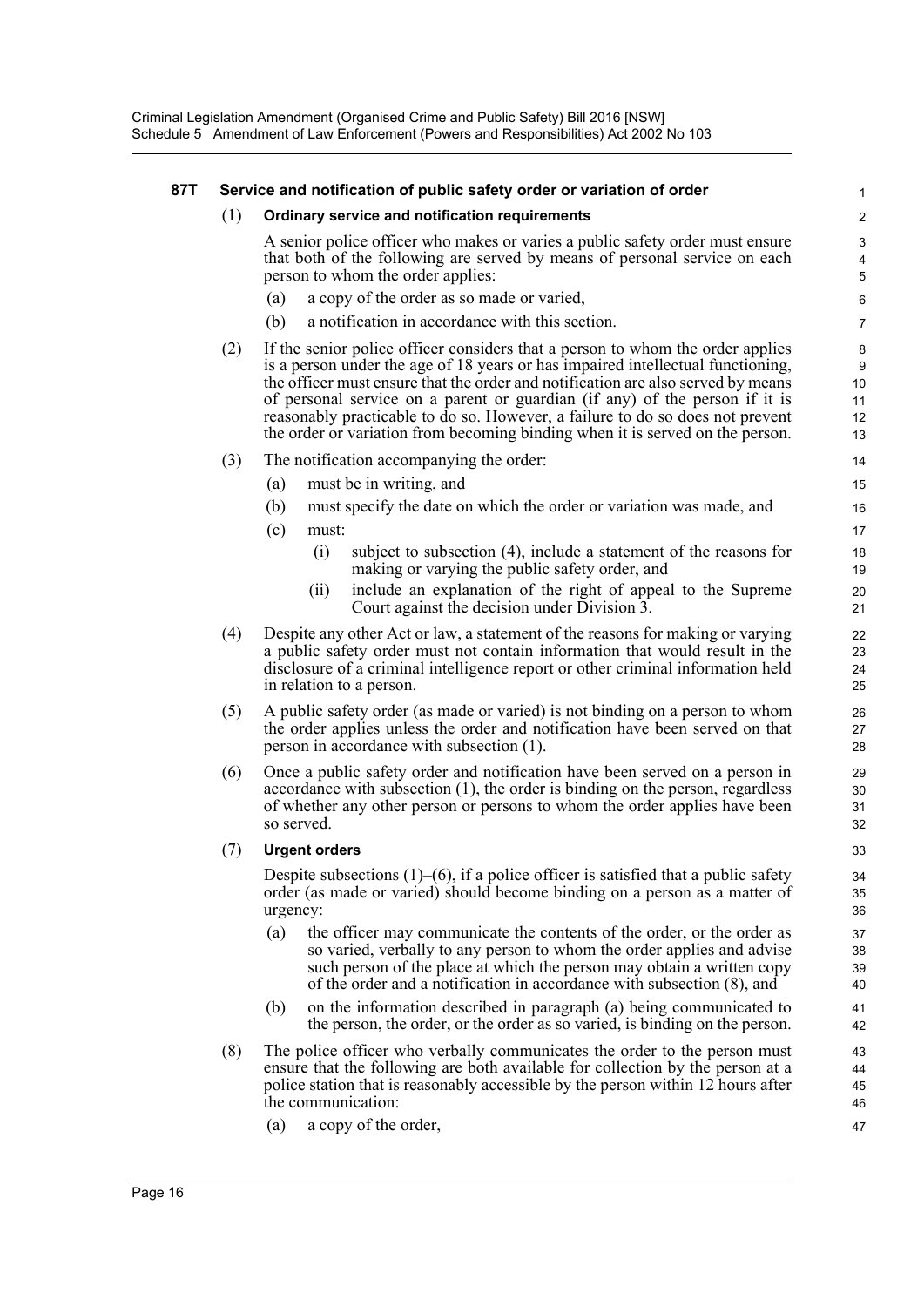(b) the notification that would have been required to accompany the order if the order had been served on the person in accordance with subsection (1).

1 2 3

28

29 30 31

#### **87U Variation and revocation of public safety order**

- (1) Subject to subsection (3), a public safety order may be varied or revoked by a senior police officer before the order ceases to be in force (whether or not he or she is the same officer who made the original order).
- (2) Without limiting subsection (1), the Commissioner must revoke a public safety order if the Commissioner becomes aware that the order was erroneously made or that the grounds for its making no longer exist.
- (3) A public safety order that is made or varied by the Commissioner may be subsequently varied or revoked only by the Commissioner.
- (4) A variation of a public safety order must comply with the requirements of this Part concerning the appropriate content, duration and grounds for making a public safety order. **Note.** See also section 87T concerning the service and notification of variations to public safety orders.
- (5) The revocation of a public safety order takes effect when the person to whom the order applies is served by means of personal service with a written notice of the revocation.
- (6) If a public safety order applies to more than one person and a variation or revocation is served on those persons at different times, the order continues in force in relation to a person to whom the order applies until:
	- (a) in the case of a variation—the varied order is served on, or otherwise brought to the notice of, the person in accordance with section 87T, or
	- (b) in the case of a revocation—the written notice of revocation is served on the person.

#### **Division 3 Appeals against long duration public safety orders**

#### **87V Application of Division**

This Division applies only to a public safety order that is (or is to be) in force for a period exceeding 72 hours (a *long duration public safety order*).

#### **87W Appeal to Supreme Court against long duration public safety orders**

- (1) A person to whom a long duration public safety order applies may appeal to the Supreme Court against:
	- (a) the decision to make the order, or
	- (b) a decision to vary the order (unless the decision operates to reduce the duration of the order to 72 hours or less).
- (2) An appeal under this Division must be made before the long duration public safety order ceases to be in force.
- (3) The making of an appeal under this Division does not affect the operation of the long duration public safety order under appeal.

#### **87X Criminal intelligence reports or other criminal information**

(1) The Commissioner may make an application to the Supreme Court in an appeal under this Division for the Court not to disclose the existence or content 43 44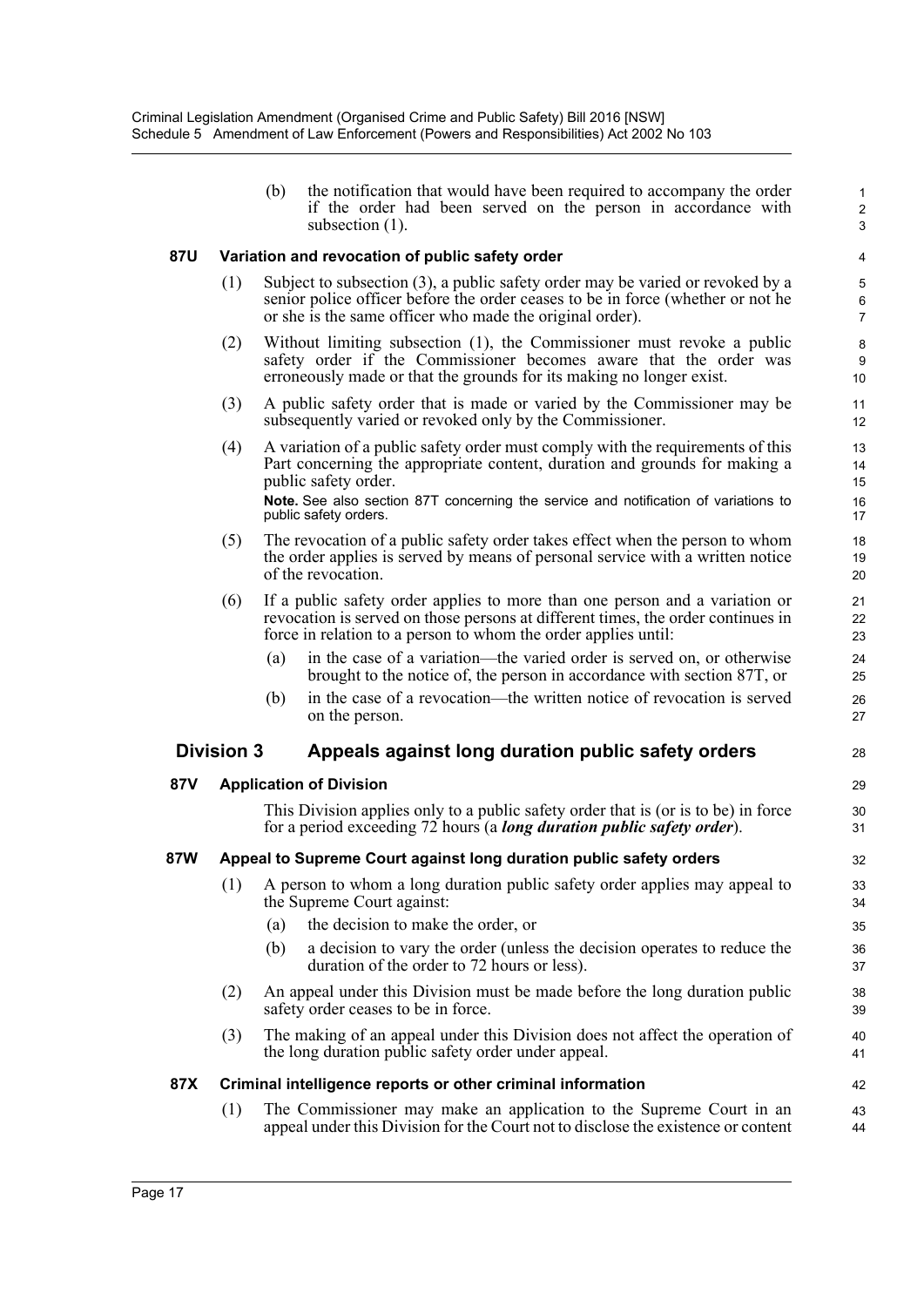of any criminal intelligence report or other criminal information used in connection with the making or variation of the long duration public safety order under appeal.

47

- (2) The Supreme Court may grant the application if the Court:
	- (a) is satisfied that the information to which the application relates is a criminal intelligence report or other criminal information, and
	- (b) considers that it is in the interests of justice to grant the application.
- (3) In determining whether it is in the interests of justice to grant the application, the Supreme Court is to take into account each of the following matters concerning the effect of disclosure of the criminal intelligence report or other criminal information to which the application relates:
	- (a) whether disclosure will have a prejudicial effect on the prevention, investigation or prosecution of an offence,
	- (b) whether disclosure will result in the existence or identity of a confidential source of information relevant for law enforcement purposes being revealed or made discoverable,
	- (c) whether disclosure will result in confidential investigative methods or techniques used by police or security agencies being revealed or made discoverable,
	- (d) whether disclosure will endanger a person's life or physical safety.
- (4) If the Supreme Court grants the application, the Court:
	- (a) is to ensure that the Court does not, in the reasons for its decision on the appeal or otherwise, disclose the existence or content of the criminal intelligence report or other criminal information to which the application relates, and
	- (b) in order to prevent the disclosure of the criminal intelligence report or other criminal information, is to receive evidence and hear argument in the appeal in the absence of the public, the appellant, the appellant's representative and any other party, unless the Commissioner approves otherwise.

**Note.** Section 87T (4) provides that a statement of the reasons of a senior police officer for making or varying a public safety order must not contain information that would result in the disclosure of a criminal intelligence report or other criminal information held in relation to a person.

- (5) If the Supreme Court refuses the application, the Commissioner is entitled to withdraw the tender of the information to which the application relates as evidence in the appeal.
- (6) Information that is withdrawn by the Commissioner must not be:
	- (a) disclosed to any person, or
	- (b) taken into consideration by the Supreme Court in determining an appeal under this Division.

#### **87Y Determination of appeal on the merits**

- (1) On an appeal under this Division, the Supreme Court is to decide what the correct and preferable decision is having regard to the material then before it, including the following:
	- (a) any relevant factual material, 46
	- (b) any applicable written or unwritten law.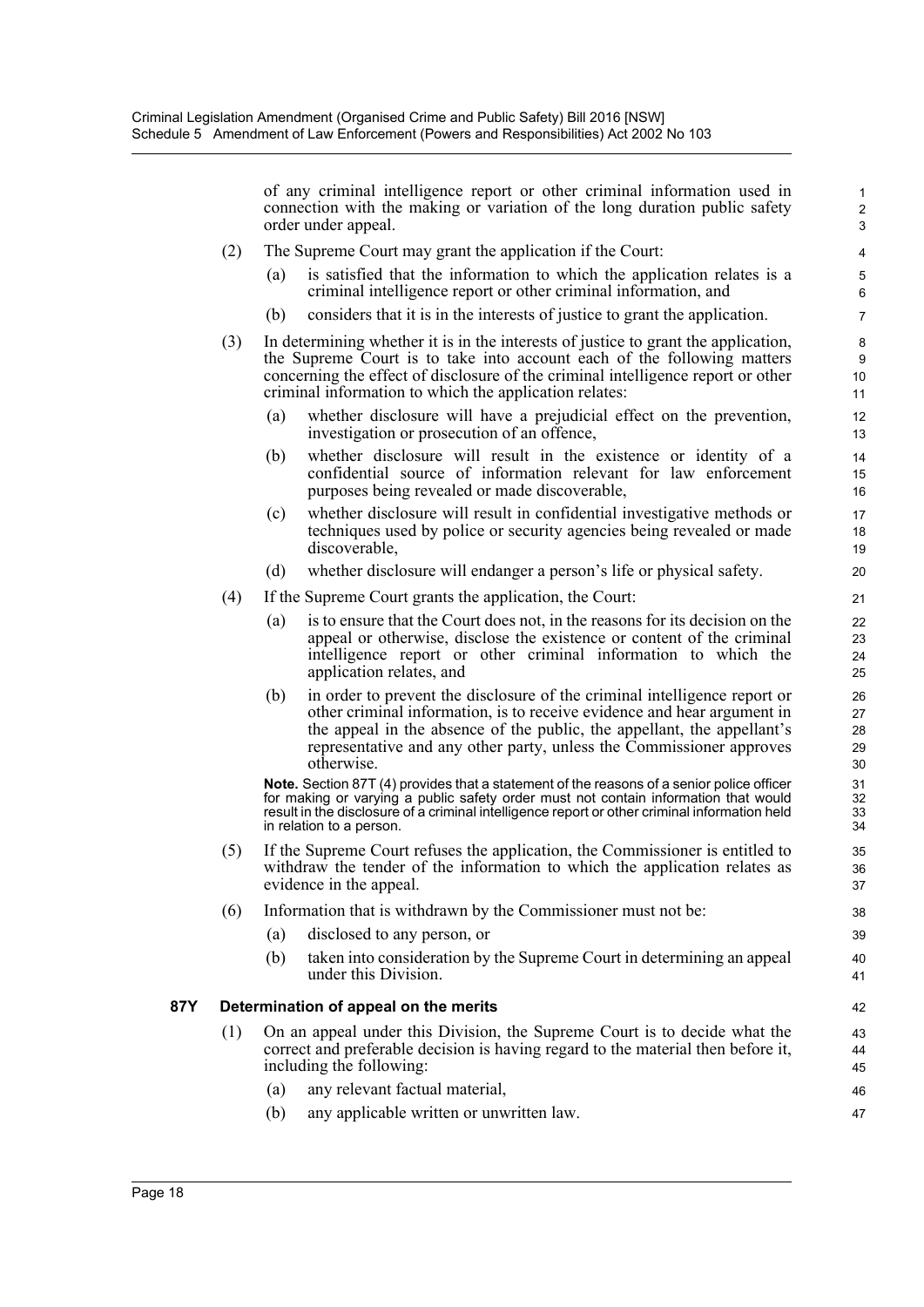|             | (2)                                                                                                                                                                                                                                                                                                   |                                                                                                                                                                       | In determining the appeal, the Supreme Court may decide:                                                                                                                                                                                        | 1                    |  |  |
|-------------|-------------------------------------------------------------------------------------------------------------------------------------------------------------------------------------------------------------------------------------------------------------------------------------------------------|-----------------------------------------------------------------------------------------------------------------------------------------------------------------------|-------------------------------------------------------------------------------------------------------------------------------------------------------------------------------------------------------------------------------------------------|----------------------|--|--|
|             |                                                                                                                                                                                                                                                                                                       | (a)                                                                                                                                                                   | to affirm the decision under appeal, or                                                                                                                                                                                                         | $\overline{c}$       |  |  |
|             |                                                                                                                                                                                                                                                                                                       | (b)                                                                                                                                                                   | to vary the decision under appeal, or                                                                                                                                                                                                           | 3                    |  |  |
|             |                                                                                                                                                                                                                                                                                                       | (c)                                                                                                                                                                   | to set aside the decision under appeal, or                                                                                                                                                                                                      | 4                    |  |  |
|             |                                                                                                                                                                                                                                                                                                       | (d)                                                                                                                                                                   | to set aside the decision under appeal and make a decision in<br>substitution for the decision that is set aside.                                                                                                                               | 5<br>6               |  |  |
| 87Z         | <b>Rules of court</b>                                                                                                                                                                                                                                                                                 |                                                                                                                                                                       |                                                                                                                                                                                                                                                 |                      |  |  |
|             | Rules of court may be made under the <i>Civil Procedure Act</i> 2005 and the<br>Supreme Court Act 1970 for or with respect to the practice and procedure to<br>be followed in respect of an appeal under this Division and any matters<br>incidental to, or relating to, such practice and procedure. |                                                                                                                                                                       |                                                                                                                                                                                                                                                 |                      |  |  |
|             | <b>Division 4</b>                                                                                                                                                                                                                                                                                     |                                                                                                                                                                       | <b>Miscellaneous</b>                                                                                                                                                                                                                            | 12                   |  |  |
| 87ZA        | Contravention of public safety order                                                                                                                                                                                                                                                                  |                                                                                                                                                                       |                                                                                                                                                                                                                                                 |                      |  |  |
|             |                                                                                                                                                                                                                                                                                                       |                                                                                                                                                                       | A person to whom a public safety order applies must not contravene the order.                                                                                                                                                                   | 14                   |  |  |
|             |                                                                                                                                                                                                                                                                                                       |                                                                                                                                                                       | Maximum penalty: Imprisonment for 5 years.                                                                                                                                                                                                      | 15                   |  |  |
| 87ZB        | Power to search premises and other areas and vehicles in connection with<br>public safety order                                                                                                                                                                                                       |                                                                                                                                                                       |                                                                                                                                                                                                                                                 |                      |  |  |
|             | (1)                                                                                                                                                                                                                                                                                                   | area:                                                                                                                                                                 | A police officer may, without a warrant, enter and search any of the following<br>premises or other areas if the police officer suspects on reasonable grounds<br>that a person to whom a public safety order applies is within the premises or | 18<br>19<br>20<br>21 |  |  |
|             |                                                                                                                                                                                                                                                                                                       | (a)                                                                                                                                                                   | premises or other areas specified in the public safety order,                                                                                                                                                                                   | 22                   |  |  |
|             |                                                                                                                                                                                                                                                                                                       | (b)                                                                                                                                                                   | premises or other areas in which a public event specified in the public<br>safety order is being held.                                                                                                                                          | 23<br>24             |  |  |
|             | (2)                                                                                                                                                                                                                                                                                                   | A police officer may, without a warrant, stop and search a vehicle, and<br>anything in or on a vehicle, if the police officer suspects on reasonable grounds<br>that: |                                                                                                                                                                                                                                                 |                      |  |  |
|             |                                                                                                                                                                                                                                                                                                       | (a)                                                                                                                                                                   | a person within the vehicle is a person to whom a public safety order<br>applies, and                                                                                                                                                           | 28<br>29             |  |  |
|             |                                                                                                                                                                                                                                                                                                       | (b)                                                                                                                                                                   | the vehicle is approaching, is in, or has recently left, any public event or<br>premises or other area specified in the public safety order.                                                                                                    | 30<br>31             |  |  |
|             | (3)                                                                                                                                                                                                                                                                                                   |                                                                                                                                                                       | A police officer may detain a vehicle for so long as is reasonably necessary to<br>conduct a search under this section.                                                                                                                         | 32<br>33             |  |  |
| <b>87ZC</b> | <b>Regulations</b>                                                                                                                                                                                                                                                                                    |                                                                                                                                                                       |                                                                                                                                                                                                                                                 |                      |  |  |
|             | (1)                                                                                                                                                                                                                                                                                                   |                                                                                                                                                                       | The regulations may make provision for or with respect to the following:                                                                                                                                                                        | 35                   |  |  |
|             |                                                                                                                                                                                                                                                                                                       | (a)                                                                                                                                                                   | forms for public safety orders or notices under this Part,                                                                                                                                                                                      | 36                   |  |  |
|             |                                                                                                                                                                                                                                                                                                       | (b)                                                                                                                                                                   | the means for effecting personal service of public safety orders and<br>other documents for the purposes of this Part,                                                                                                                          | 37<br>38             |  |  |
|             |                                                                                                                                                                                                                                                                                                       | (c)                                                                                                                                                                   | safeguards for vulnerable persons in connection with the making,<br>service, variation or revocation of public safety orders that apply to<br>them.                                                                                             | 39<br>40<br>41       |  |  |